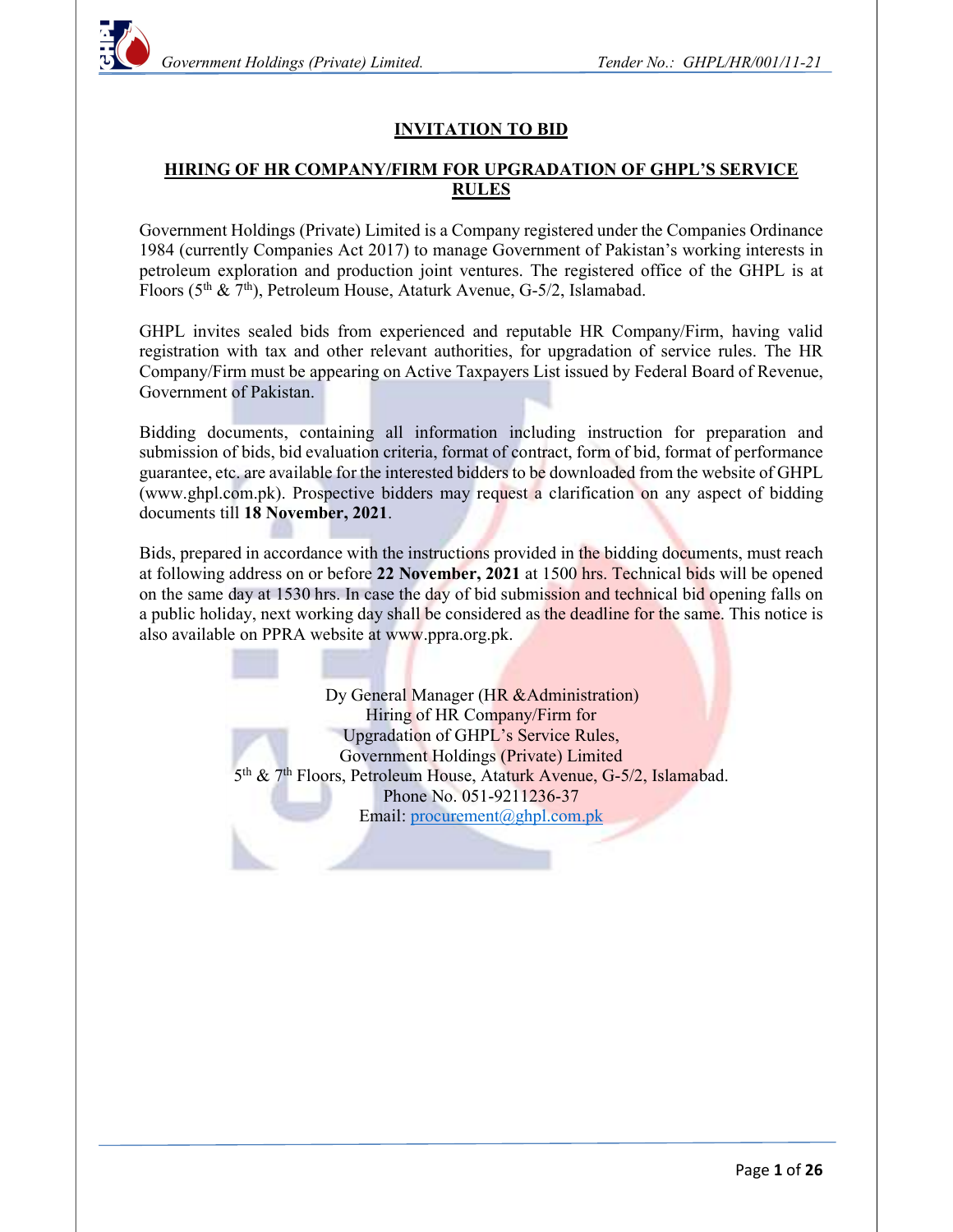

# BIDDING DOCUMENTS (BD)

#### HIRING OF HR COMPANY/FIRM FOR UPGRADATION OF GHPL'S SERVICE RULES

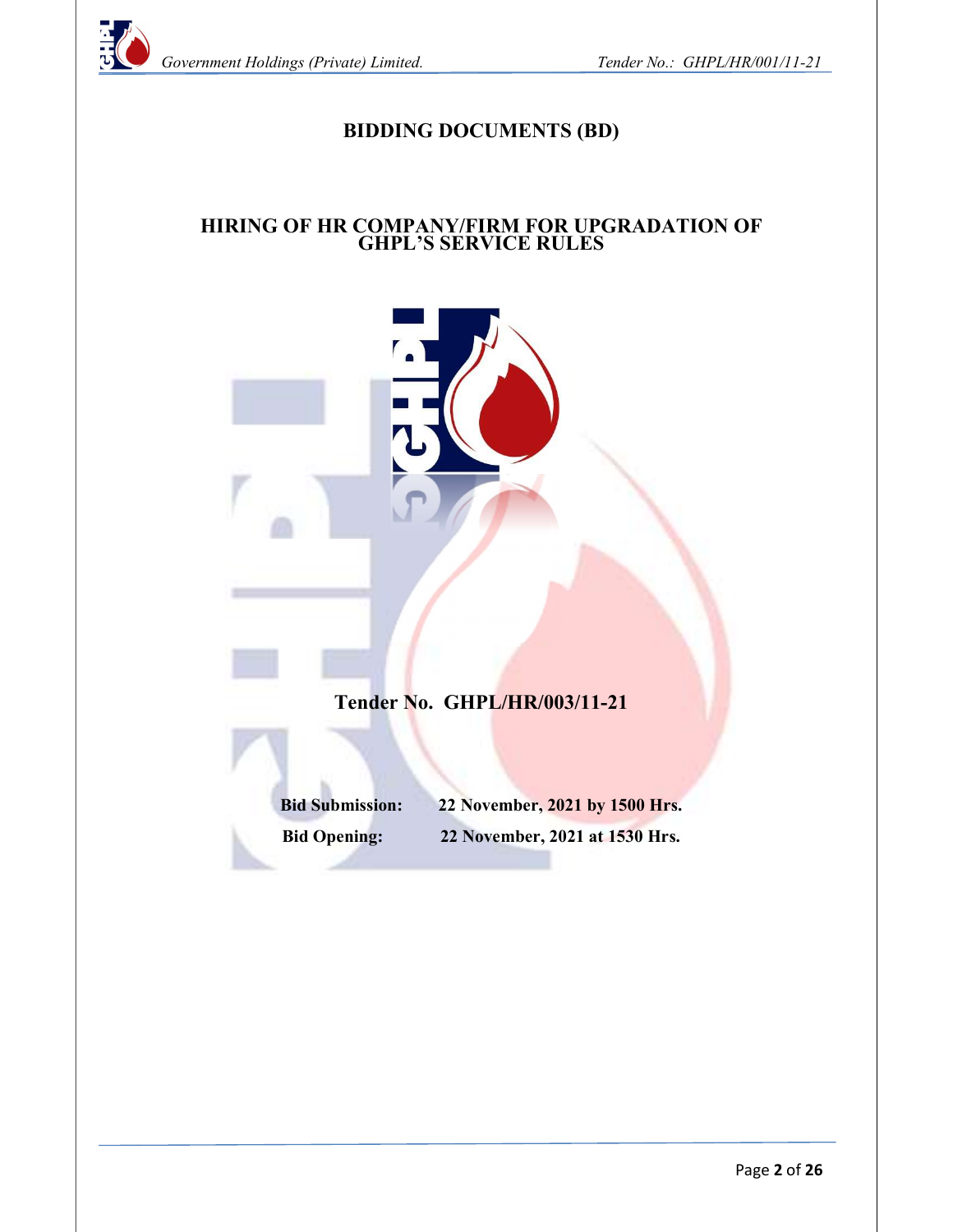

# TABLE OF CONTENTS

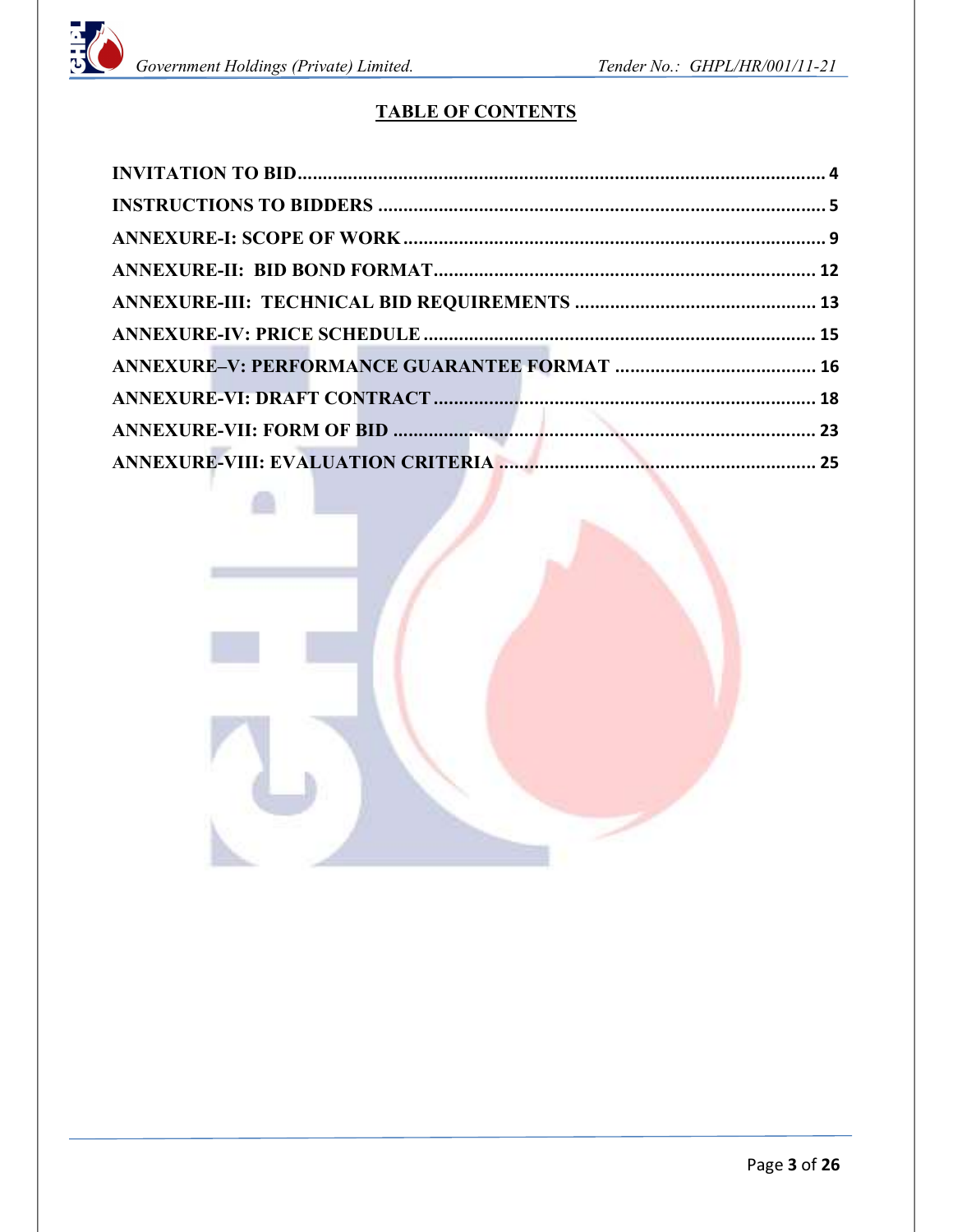# INVITATION TO BID

Government Holdings (Private) Limited (GHPL) invites bids for Hiring of HR Company/Firm for upgradation of GHPL's Service Rules. Detailed scope of work is provided at Annexure-I.

Bids are invited under a "Single Stage Two Envelope Bidding Process" which consist of a sealed Technical bid and sealed Financial bid, which must be submitted in separate envelopes. The bids shall be clearly marked as Technical and Financial "Bid for Hiring of HR Company/Firm for the upgradation of GHPL's Service Rules, (Tender No. GHPL/HR/003/09-21)" in bold and legible letters. The envelope shall be labeled with the name, address and contact number of the bidder.

Bids prepared in accordance with the instructions provided in this bidding documents must reach at following address on or before 22 November, 2021 at 1500 hrs. Technical bids will be opened on the same day at 1530 hrs. In case the day of bid submission and opening falls on a public holiday, next working day shall be considered as the deadline for the same.

Dy General Manager (HR &Administration), Hiring of HR Company/Firm for Upgradation of GHPL's Service Rules, Government Holdings (Private) Limited, 5<sup>th</sup> & 7<sup>th</sup> Floors, Petroleum House, Ataturk Avenue, G-5/2, Islamabad.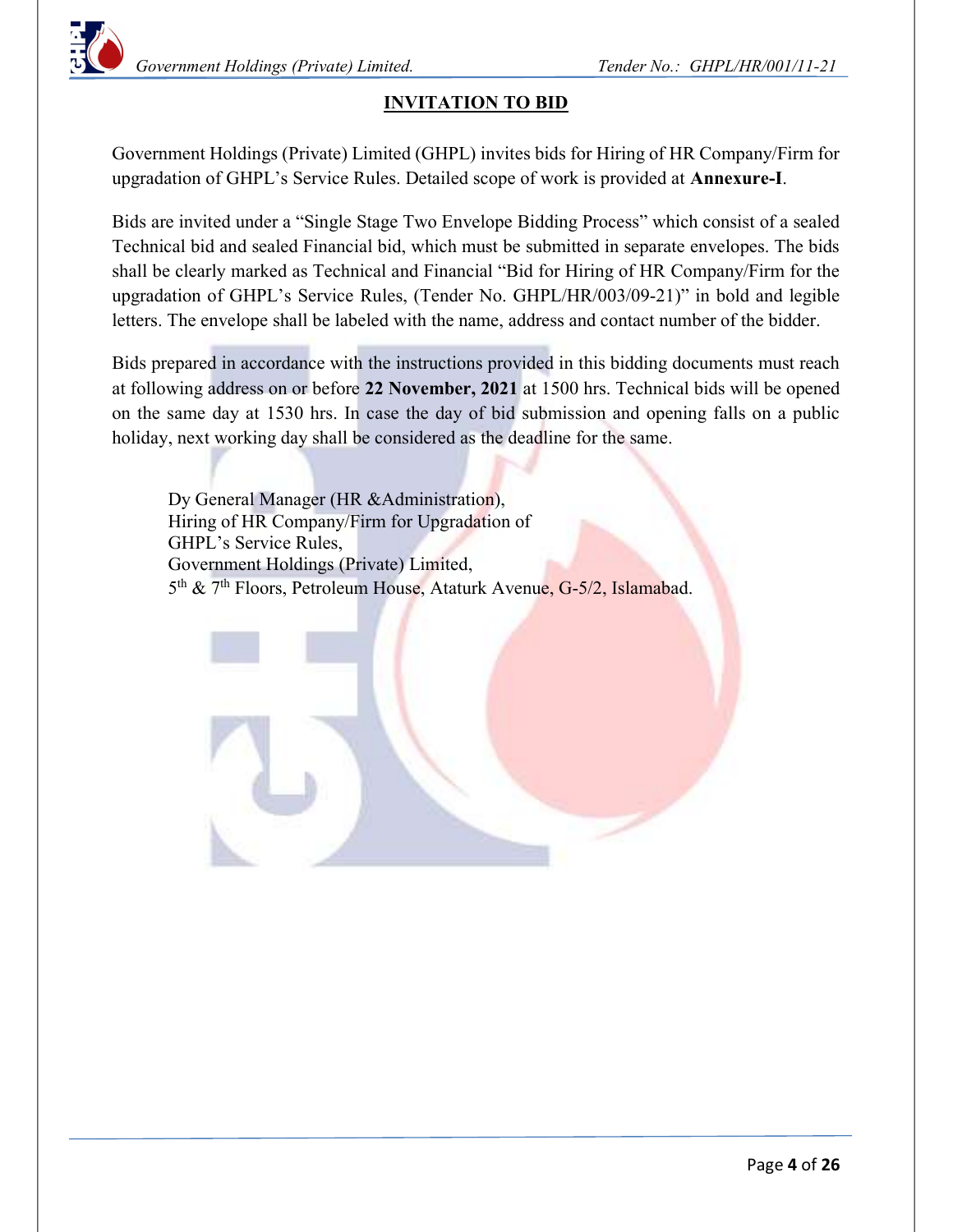

#### INSTRUCTIONS TO BIDDERS

The objective of "Instructions to Bidders" is to provide bidders information to submit their bids in response to this Bidding Documents (BD), according to the requirements defined in this BD and in the same order/sequence as set forth in this BD. Bidders are required to fulfil the below requirements for their bids:

- 1) Bidders downloading the BD from GHPL website (www.ghpl.com.pk) shall send an acknowledgement to GHPL by email at "procurement@ghpl.com.pk". The acknowledgement shall have full contact details of its contact person. Any communication/response to the clarifications shall be shared to such provided contact person(s). GHPL assumes no liability for non-receipt of communication/clarifications for such bidders who do not share the required contact details.
- 2) Each bidder shall submit only one bid, multiple submission of bids shall render the bidder disqualified.
- 3) The bidder will have to comply with all laws applicable in Islamic Republic of Pakistan.
- 4) Bid bond amounting to Rs. 100,000/- (Pak Rupees One Hundred Thousand Only) shall be submitted in the form of bank guarantee or pay order or demand draft in favor of GHPL. The bid bond shall be enclosed in the Technical Bid. No bid shall be entertained without bid bond. Bid bond shall be retained up to 210 days and the bids shall remain valid up to 180 days from the date of Technical Bids opening. A bid bond format is attached herewith at Annexure-II. The bid bond shall be issued by a scheduled bank in **Pakistan.**
- 5) The bid bond of technically disqualified bidders will be returned along with their unopened financial bids and the bid bond of the technically qualified but financially disqualified bidders will be returned after publication of the final evaluation report or on the expiry of validity of the bid bond, whichever is earlier. The bid bond of the successful bidder will be released upon receipt of the required performance guarantee.
- 6) The bid bond may be forfeited in case of occurrence of any of the following:
	- a) Bidder withdraws its bid before the bid validity date;
	- b) Bidder fails to extend the validity period of the bid bond to match any extension of the bid validity date in accordance with the terms and conditions of this BD;
	- c) Successful bidder, fails to furnish the required performance guarantee as per BD requirement.
- 7) The bidders will submit their bids in one (01) original and two (02) complete copies of the bid (technical and financial separately) along with one soft copy on USB drive, in PDF as well as native MS Word/Excel formats. The soft copies of Technical and Financial bids shall be enclosed in respective envelops of original bid. All the pages of the Technical  $\&$  Financial bids must be sequentially numbered. All the pages of the financial bid and Form of Bid (technical bid) must be stamped & signed by the representative authorized at clause 6 of the Form of Bid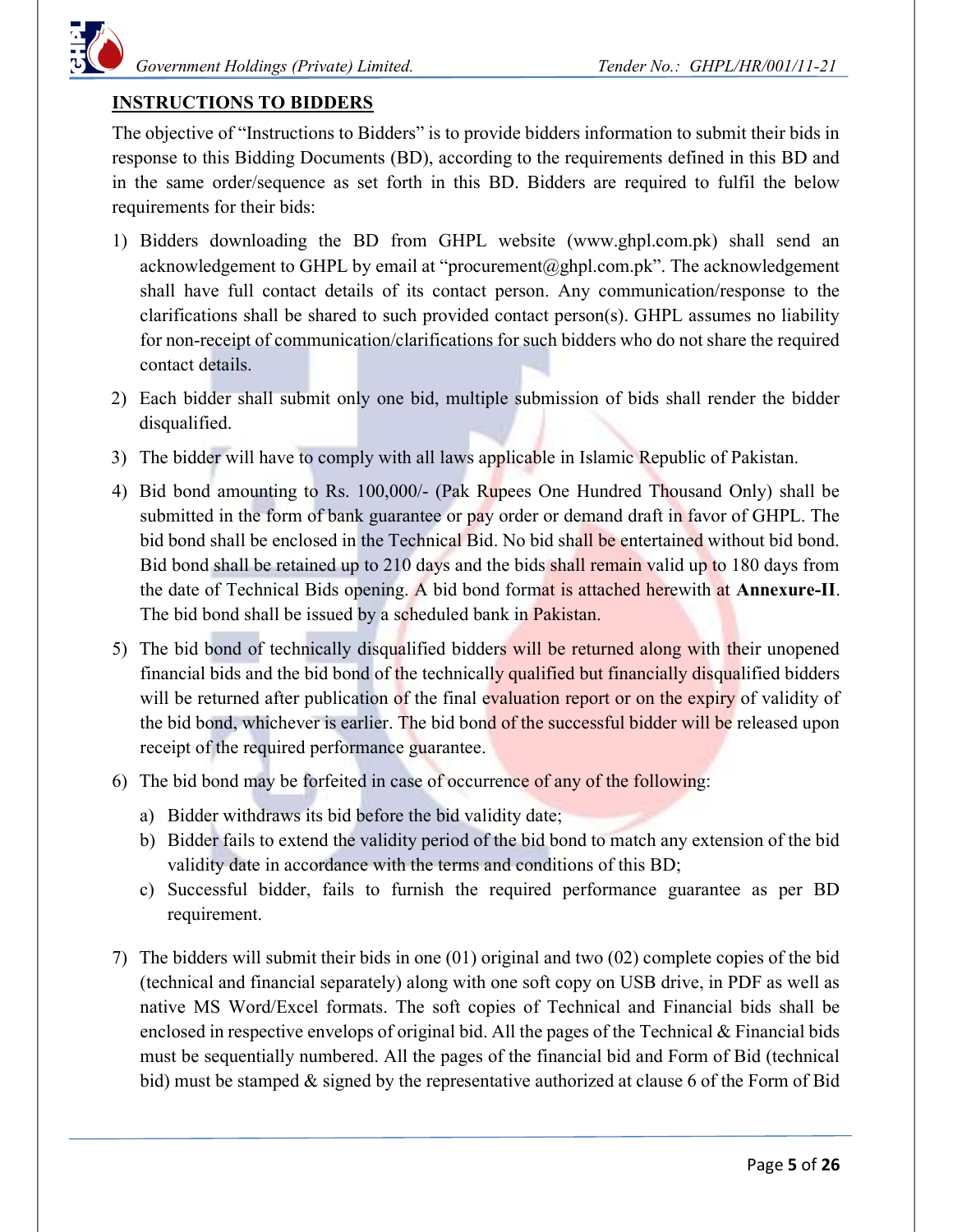(Annexure-VII). All other pages of the technical bid must be stamped and initialed by the representative authorized at clause 6 of the Form of Bid.

- 8) GHPL may, at any time prior to the deadline for submission of the bids, on its own initiative or in response to a clarification requested by the bidder(s), amend the BD, on any account, for any reason. All amendment(s) shall be part of the BD and binding on the bidders. GHPL shall notify the amendment(s) in writing within reasonable time prior to the bid submission date.
- 9) GHPL may, at its exclusive discretion extend the deadline for the submission of the bids in which case all rights and obligations of the GHPL and the bidders previously subject to the deadline shall thereafter be subject to the deadline as extended.
- 10) Within the original validity of the bids, GHPL may request the bidders to extend their bid validity for another period not exceeding the original bid validity. The bidder who chooses not to extend their bid validity as may be required by GHPL; their bid will be deemed withdrawn and their bid bond shall be returned.
- 11) The language of the bids shall be English. Any printed literature/documents/certificates etc. furnished by the bidders in another language shall be accompanied by an English translation which shall govern for purposes of interpretation.
- 12) GHPL will respond by electronic mail to any request for clarifications. A consolidated matrix of all queries along with respective responses will be sent to all prospective bidders without disclosing the details of the bidders. An SMS/text message or phone call will not be regarded as a communication for the purpose of this BD and cannot be referred as such and shall not be deemed legally binding. GHPL foresees that while clarifying a query, a bidder's identity may need to be disclosed due to the nature of the query, the bidder, in such case, will have no objection to such disclosure by GHPL.
- 13) GHPL may hold a prospective bidders' Pre-bid Meeting at GHPL Office in Islamabad as may be decided by GHPL to which prospective bidders will be invited. Prospective bidders may attend the Pre-bid Meeting at their own cost.
- 14) GHPL reserves the right to amend, modify, supplement or withdraw this BD or extend the deadline for submission of the bid at any time and to reject all the bids received and annul this process without assigning any reason/cause and without assuming any liability or obligation on its part.
- 15) Bidders shall submit their technical bids as per the requirements mentioned in Annexure-III.
- 16) Duly completed, signed and stamped Annexure-IV: Price Schedule shall be submitted as financial bid. Prices will be quoted in Pak Rupees; any other currency will be rejected. While submitting their bids, bidders shall be responsible to include all applicable duties / taxes / levies etc. (Federal and/or Provincial) and out of pocket expenses in their quoted rates. Omission, if any, shall be the sole responsibility of the bidder. All taxes and duties shall be borne by the bidder as per applicable laws. GHPL will not be responsible for any erroneous calculation of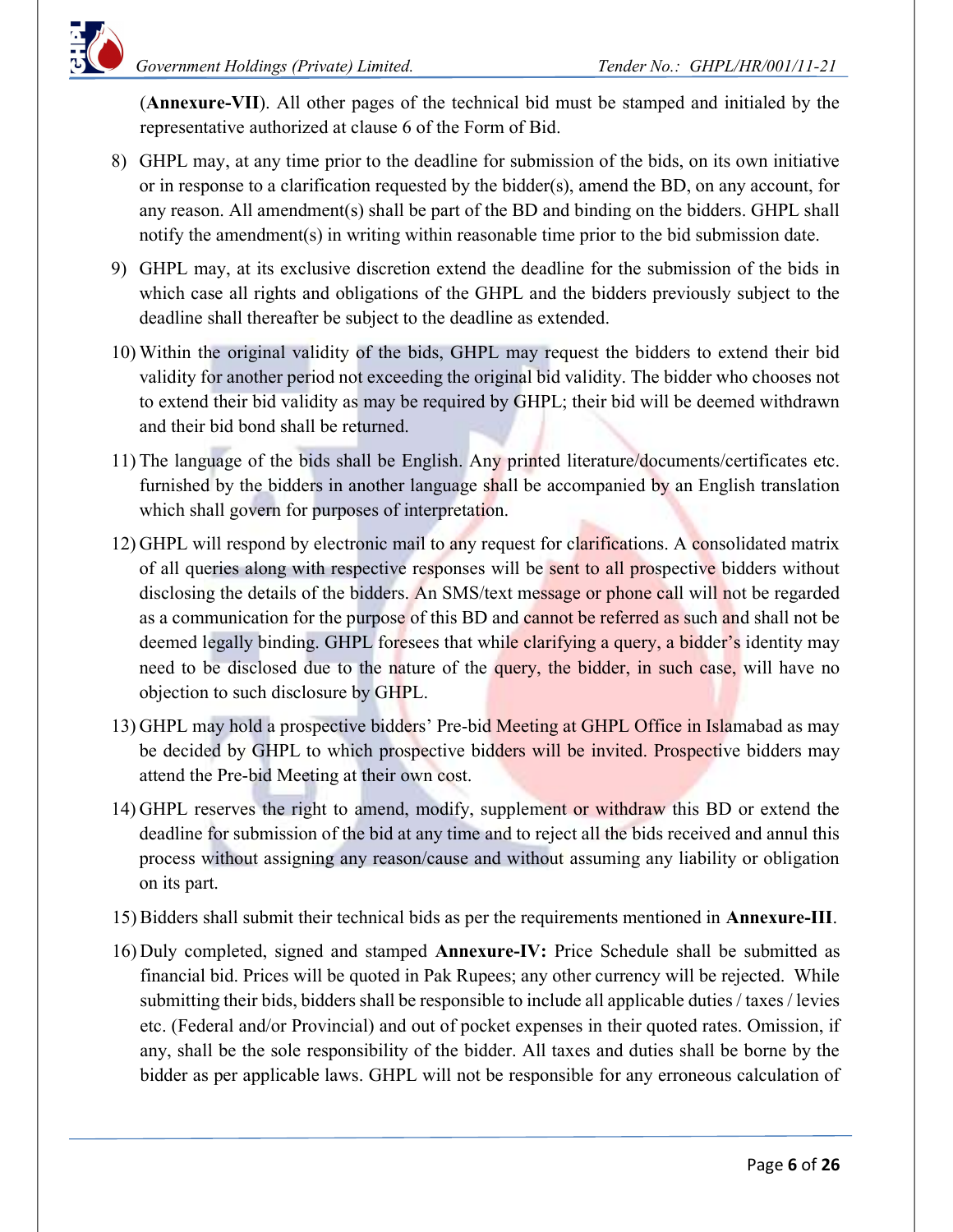taxes or any differences arising out of tax incidence and computation and shall be fully borne by the successful bidder.

- 17)The successful bidder shall furnish a performance guarantee to GHPL in the form of a bank guarantee or pay order or demand draft issued by a scheduled bank in Pakistan of an amount equal to Rs. 200,000/- (Pak Rupees Two Hundred Thousand Only) upon signing of the Contract. Failure to furnish the performance guarantee within the stipulated time will entitle GHPL to consider the bidder as having abandoned the tender. The performance guarantee shall be valid up to 180 days or as may be extended by the HR Company/Firm from time to time. The performance guarantee in the form of bank guarantee shall be in accordance with the format provided at Annexure-V.
- 18) The successful bidder shall be responsible for complying with all the local laws of Pakistan and fulfilling all requirements thereof.
- 19) The successful bidder shall sign a contract with GHPL as per the draft provided at Annexure-VI. Successful bidder shall bear all costs associated with entering into the contract.
- 20) The bids will be rejected if any shortcoming occurs in the following:
	- a. Signed "Form of Bid", as per format given in Annexure-VII, with official stamp affixed on it is not provided;
	- b. Form of Bid is not submitted in original, on bidder's letterhead and with signatures, as required, and official stamp. Copy (whether scanned colour copy or photocopy) would not be acceptable;
	- c. Bid bond is not submitted in the Technical Bid;
	- d. Bids submitted without FBR registration certificates and bidder not being appearing on Active Tax Payer list of FBR;
	- e. Bid having not fully filled-in/quoted price schedules or quoted in currency other than Pak Rupees (PKR);
	- f. Bid is un-sealed, un-signed, partial, conditional, alternative, late;
	- g. Bidder(s) has been found blacklisted during evaluation stage or prior to the award of contract;
	- h. Each bidder shall submit only one bid, multiple bid submissions shall render the bidder disqualified; and
	- i. Bidder(s) engages in corrupt or fraudulent practices during the process.
- 21) The bids will be evaluated as per the evaluation criteria provided at Annexure-VIII. Bidders are required to secure at least 65 Technical Score (TS) on overall basis for technical qualification. Financial bids of technically qualified bidders will be opened in the presence of their representatives who choose to attend. The contract will be awarded on Quality and Cost Based Selection (QCBS) method, on 70% quality and 30% cost basis.
- 22) The bidders shall bear all costs/expenses associated with the preparation and submission of the bids and GHPL shall in no case be responsible/liable for those costs/expenses.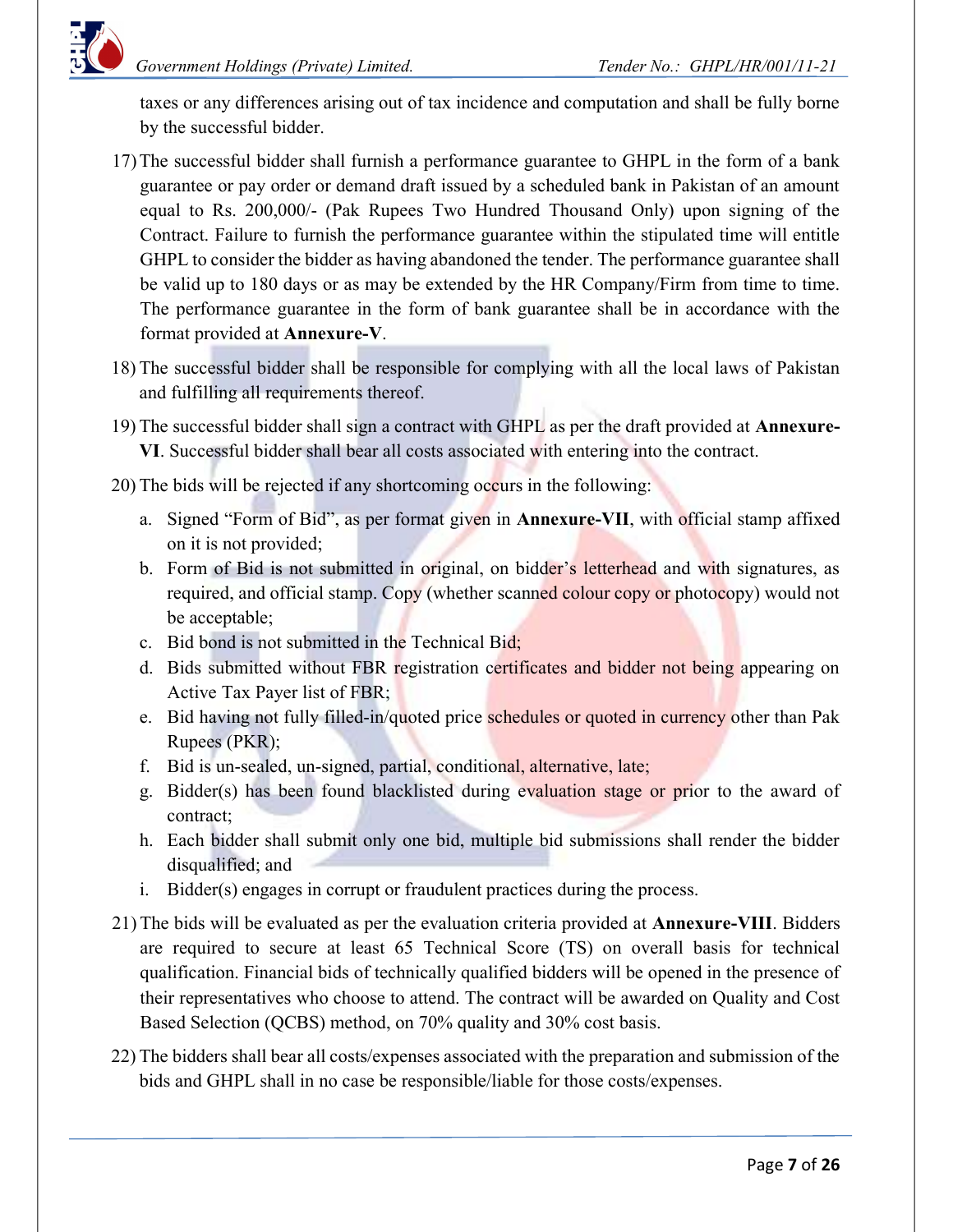

- 23) Any bid received by GHPL after the deadline for submission of bids shall be returned unopened to such bidder. Delays in the mail/courier, delays of person in transit, or delivery of a bid to the wrong office shall not be accepted as an excuse for failure to deliver a bid at the proper place and time. It shall be the bidder's responsibility to determine the manner in which timely delivery of his bid will be accomplished either in person, by messenger or by mail / courier.
- 24) The bids shall be opened at the specified time and place in presence of the authorized representatives of the bidders who choose to attend.
- 25)During the examination, evaluation and comparison of the bids, GHPL at its sole discretion may ask any bidder for clarifications of its bid. The request for clarification and the response shall be in writing/email. However, no change in the price or substance of the bid shall be sought, offered or permitted after bid submission.
- 26)Bids submitted via email or fax shall not be entertained.
- 27)GHPL does not accept:
	- a) any responsibility arising in any way for any errors in or omissions from any information or for any lack of accuracy, completeness, currency or reliability of any data or information, including all written or oral information made available to the bidder or its advisors during the bidding process and responses to requests for information/clarification and questions raised by a bidder; or
	- b) any liability for any loss or damage suffered or incurred by the bidder or any other person, whether directly or indirectly, as a result of or arising out of that person placing any reliance on the information or its accuracy, completeness, currency or reliability.

28)The Bidder agrees that:

- a) it will conduct its own investigation and analysis regarding any information, statements or representations contained in the information and will rely on its own enquiries and seek appropriate professional advice;
- b) it does not rely on any representation or warranty (express or implied) as to the accuracy, completeness, currency or reliability of the information.
- 29)The decision of GHPL shall be final and GHPL will not be liable for any loss or damage to any party acting in reliance thereon.
- 30)GHPL reserves the right to forfeit the Bid Bond and/or blacklist any Bidder who breaches any terms and conditions of this BD.
- 31) The prospective bidder may request a clarification on any aspect of this BD till xx October, 2021. Any request for clarification must be sent in writing to:

Dy. General Manager (HR & Administration), Government Holdings (Private) Limited, E-mail: procurement@ghpl.com.pk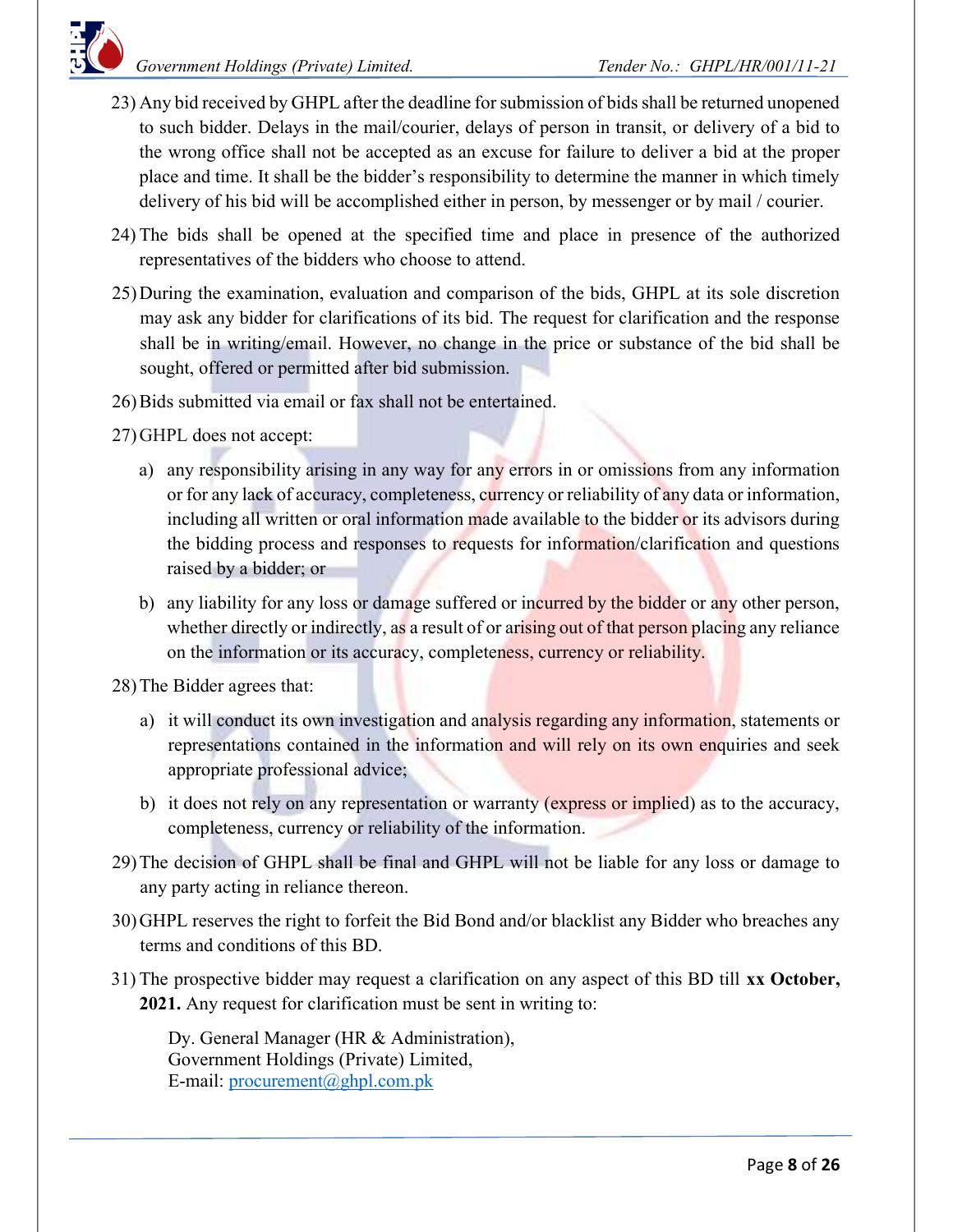

## ANNEXURE-I: SCOPE OF WORK

Government Holdings (Private) Limited is a Company registered under the Companies Ordinance 1984 (currently Companies Act 2017) to manage Government of Pakistan's working interests in petroleum exploration and production joint ventures.

GHPL intends to hire services of a reputable HR Company/Firm having excellent experience in developing, revising, and implementing HR policies and procedures, analyzing existing HR framework (organogram, job description etc.) and recommending HR policies that are currently in vogue in dynamic and growth-oriented oil and gas companies, exploration & production companies and other companies of similar nature and stature, etc.

Broad scope of services/terms of reference of HR Company/Firm includes but not limited to the following:

### 1) Terms of Reference (TOR)

- a. In depth analysis of the Company's current HR policies and procedures and undertake a thorough review with the aim to identify the rules which lack necessary detail w.r.t. its applicability, detailed mechanism, procedure, etc.;
- b. Identify the key areas where the Company policies do not exist, and there is a need to formulate appropriate policies to cater for the situations e.g. pandemic like situation requiring work-from-home policy of the Company;
- c. Identify the areas where Company policies are available but they are vague, ambiguous, subject to multiple interpretations, and create hiccups for the Company's Management and HR department during implementation of such policies instead of facilitating the Management of its applicability/enforcement with abundant clarity, while giving sufficient flexibility to the Management to take a decision in the prevalent circumstances;
- d. Undertake a comparison of Company's HR policies vis-à-vis other public and private E & P sector companies (public and private sector E&P companies including but not limited to OGDCL, PPL, MPCL, UEPL, MOL etc. be used in the basket for benchmarking).
- e. Improve the HR policies with the aim that they do not serve as a bottleneck in the growth of the Company and enable the Management and Board to take dynamic decisions to keep/retain the well-trained and well-experienced human resource of the Company;
- f. Ensure that the HR manual provide well-elaborated procedures, the decision-making authority is identified, and provide for appropriate checks and balances;
- g. Suggest best international standard/market practices, preferably in public and private E & P sector companies, to cater for the present and future requirements of the Company.
- h. Assess the Company's department and position wise workload and identify the skills, job requirements, human resources and analyse the gaps.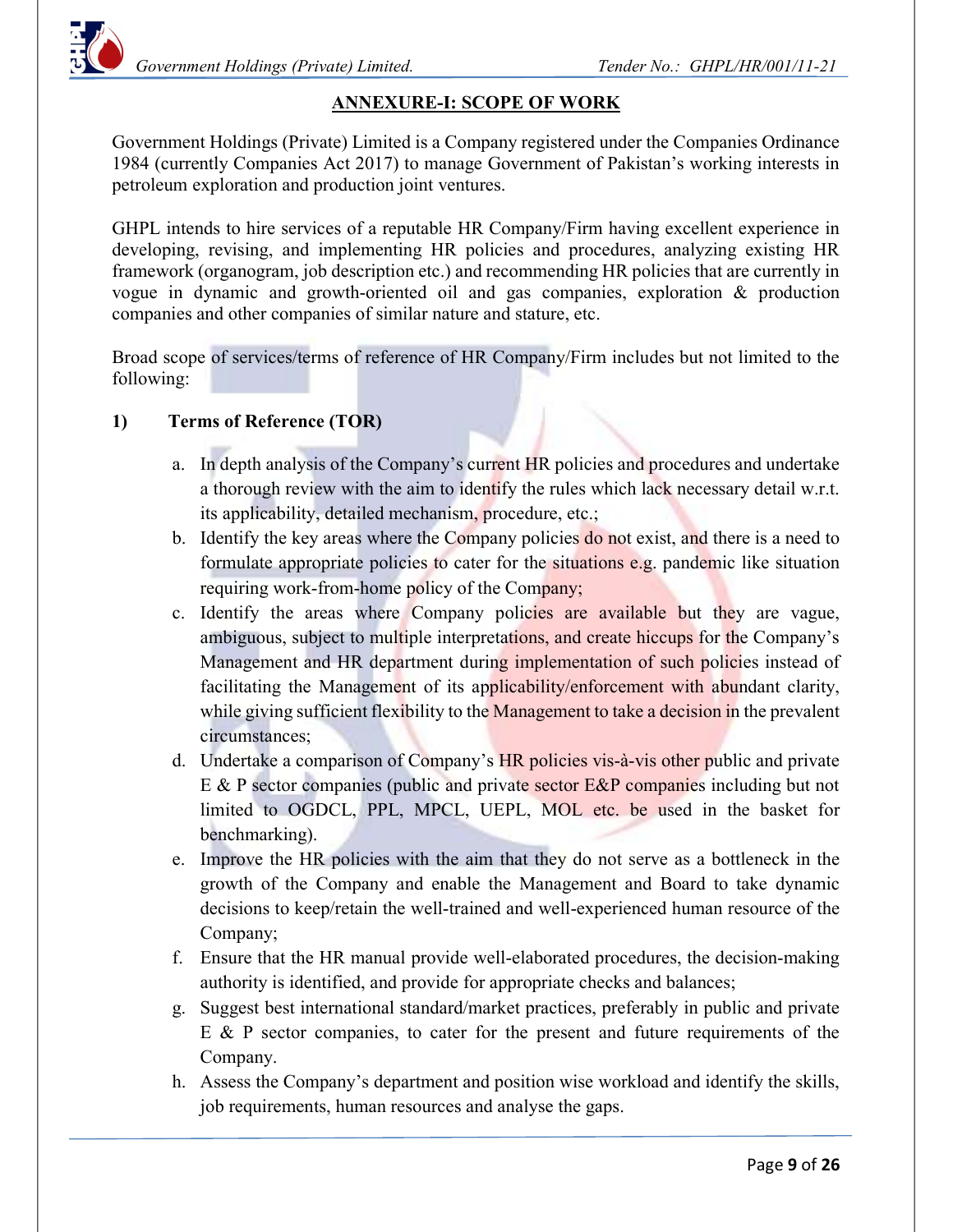



- i. Based on the analysis, drafting new Service Rules that includes but not limited to the following policies:
	- Recruitment, selection and employment
	- Compensation & benefits
	- Annual performance appraisal system including KPI's performance-based reward and recognition
	- Promotion and career development
	- Leave (annual, medical, casual, sick, maternity, paternity, study leaves etc.)
	- Medical including health insurance
	- Death in service (group life insurance etc.)
	- Travel (local/ foreign)
	- Company vehicle
	- Employee advances and loan
	- Vehicle monetization
	- Mobile phone
	- Laptop/computer
	- Employees messing
	- Terminal benefits (provident fund, gratuity, pension and leave encashment)
	- Training & development
	- Internship and trainee program
	- Code of business conduct
		- Discipline
		- Hajj and Umrah
		- Separation, resignation, retirement
		- Conflict of interest
		- Anti-corruption
		- Health safety environment
		- Work place anti-harassment
		- **Grievance and redressal**
		- Transfer/attachment/secondment/deputation of company employees to other companies, government departments, organizations and public sector companies
	- Attachment/deputation of executives and staff with GHPL from government departments/organizations/public sector companies
	- Next of kin
	- Work from home
	- Employee higher education and professional certification
	- Employee/staff security (on job as well as field work)
	- Employee/staff welfare
	- Corporate social responsibility

## 2) Deliverables

a. Propose HR policies that cater for future organization requirements, growth and progression opportunities;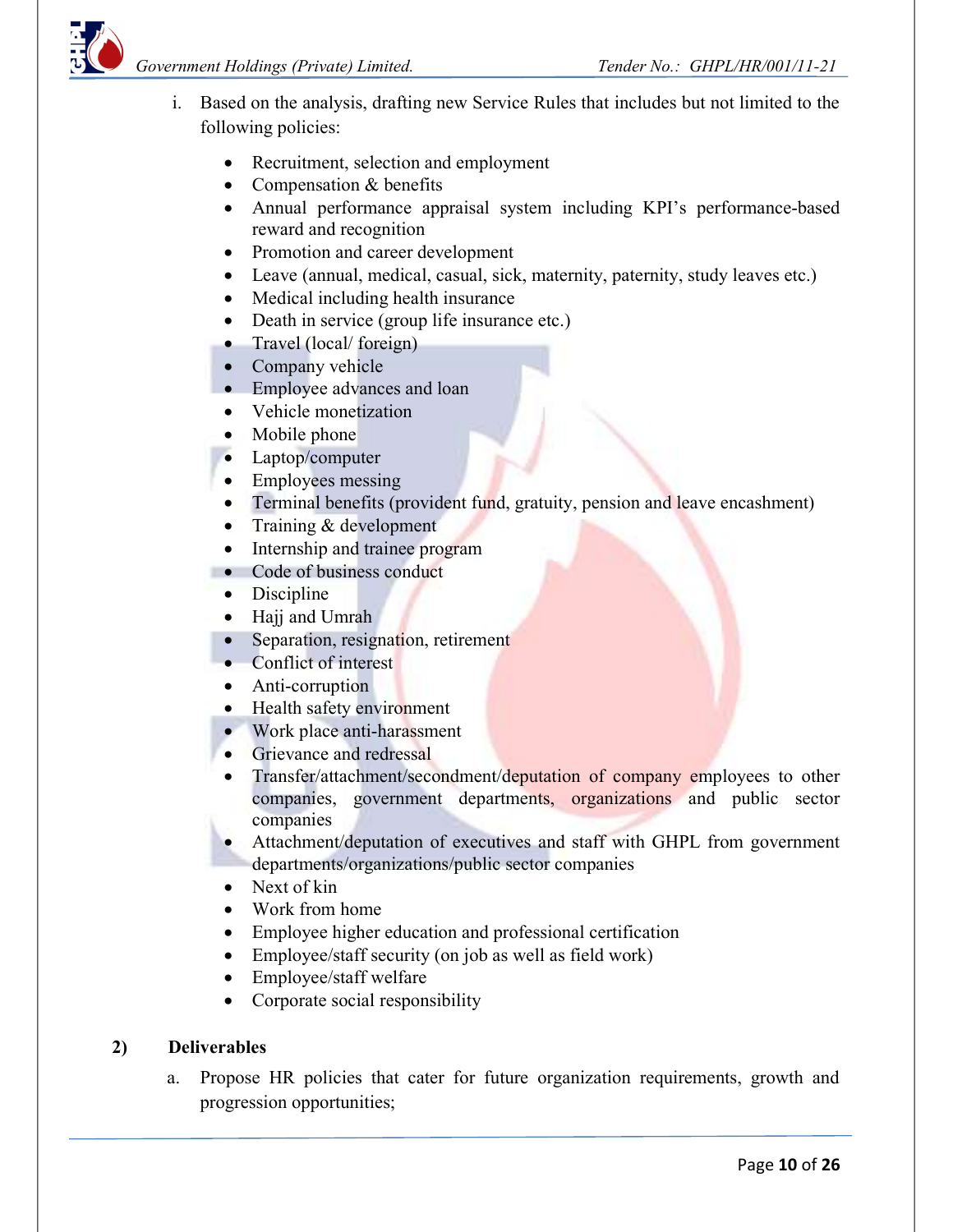- b. The HR Company/Firm shall give detailed presentation(s) to the HR Committee of GHPL for the said task including the methodology and the process along with the timelines of the deliverables.
- c. The HR Company/Firm shall undertake to provide services with the highest international standards of professional practice, ethical competence and integrity with production of verifiable and auditable record (both hard and soft) for the whole process.
- d. The HR Company/Firm shall, without incurring any additional cost to GHPL, be liable to re-perform and rework all or any part of the work/services which are deficient in any manner.
- e. During the process, the HR Company/Firm shall comply with all the legal requirements mandatory for developing of service rules in public sector companies.
- f. The HR Company/Firm will ensure that no copyright infringement, intellectual property abuse, etc. takes place in completion of this assignment. GHPL will not be responsible/liable for any claim/damages in case of any violation/breach of intellectual property rights by the HR Company/Firm.
- g. Final draft of the service rules will be presented by the HR Company/Firm to the HR Committee of the Board and/or the Board of Directors itself for approval.
- h. Assessment report on Company's department and position wise workload including but not limited to required skills, job requirements, human resources, and the gaps etc.
- i. The timeframe for completion of this assignment is maximum three  $(03)$  months from date of signing the contract and extendable with mutual consent of both parties.

## 3) Technical Approach and Methodology

The applicant will explain understanding of the objectives and scope of job/TORs of the assignment, approach to provide these services, and methodology for carrying out the assignment.

#### 4) Work Plan

The applicant must propose work plan against the main activities of the assignment, its content and estimated duration, describing phasing and interrelations along with the milestones. The proposed work plan should be consistent with the technical approach and methodology, showing clear understanding of the TORs and ability to translate them into a deliverable working plan. The applicant will provide project timeline in its technical proposal.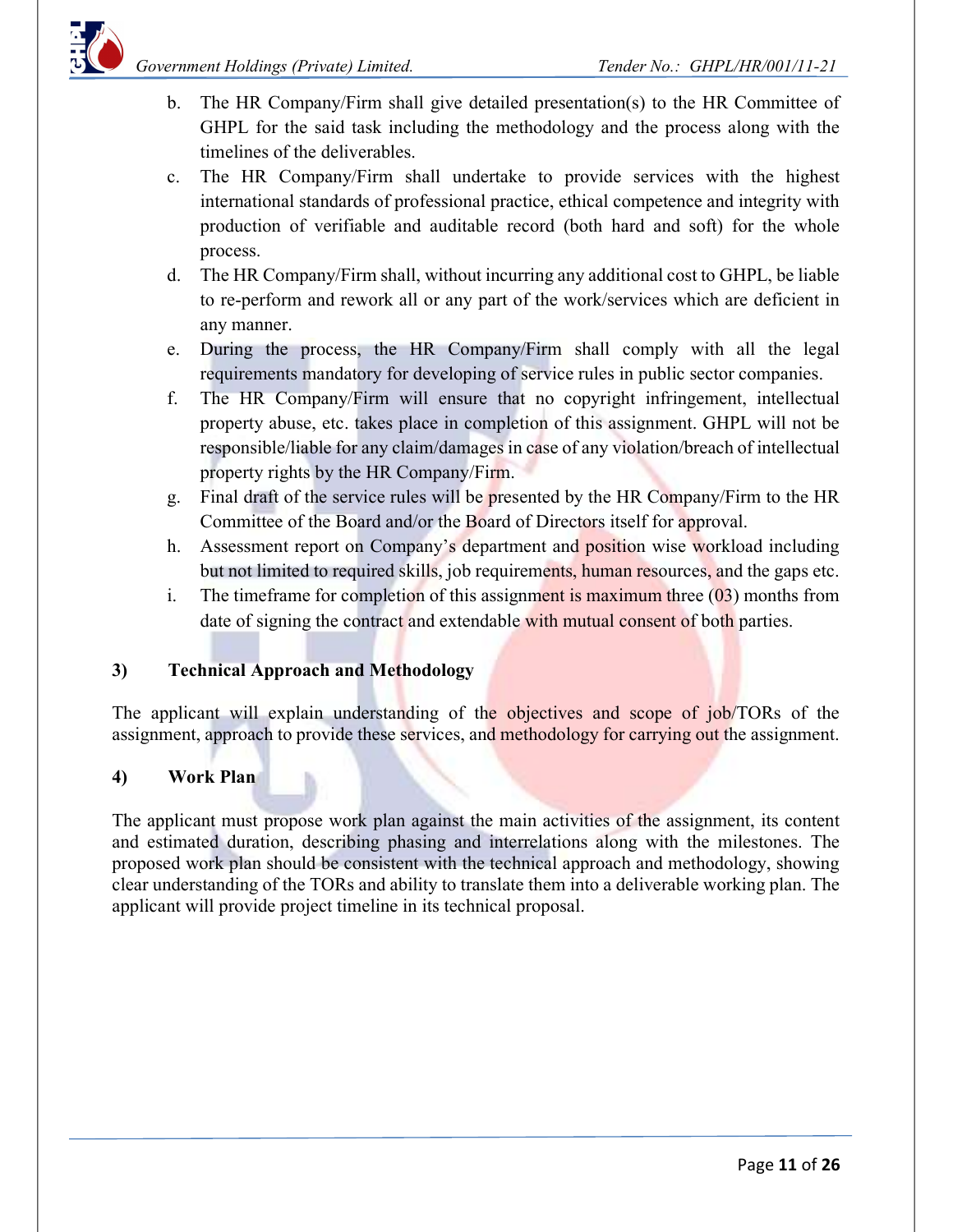

### ANNEXURE-II: BID BOND FORMAT

#### (ON NON-JUDICIAL STAMP PAPER AT APPLICABLE RATE, BASED ON GUARANTEE VALUE)

Government Holdings (Private) Limited (GHPL), 5 th & 7th Floors, Petroleum House, Ataturk Avenue, G-5/2, Islamabad

Dear Sirs,

In consideration of Messrs. The consideration of Messrs. "Bidder" having submitted the accompanying bid for Hiring of HR Company/Firm for upgradation of GHPL's Service Rules (Tender No. GHPL/HR/003/09-21) and in consideration of value value value received from we hereby agree to

undertake as follows:

- 1. To make un-conditional payment of Rs. 100,000/- (Pak Rupees One Hundred Thousand Only) upon your written demand without further recourse, question or reference to the Bidder or any other person, in the event of the withdrawal of the aforesaid bid by the Bidder before the end of the period specified in the bid, after the opening of the same for the validity thereof; or if no such period to be specified, within 210 days after said opening or in the event that the Bidder within the period specified thereof the Bidder shall fail to execute such further contractual documents, if any, as may be required by GHPL or on the Bidder's failure to give the Performance guarantee as may be required.
- 2. To accept written intimation(s) from you as sufficient evidence of the existence of default or non-compliance as aforesaid on the part of the Bidder and to make payment immediately upon receipt of the written intimation.
- 3. No grant of time or other indulgence to, or composition, or arrangement with the Bidder in respect of the aforesaid bid with or without notice to us shall in any manner discharge or otherwise, however, affect this guarantee and our liabilities and commitments hereunder.
- 4. The bid bond shall be binding on us and our successors in interest and shall be irrevocable.

For and on behalf of ……………………………………...

AUTHORIZED SIGNATURE ………………………………

(Stamp and signature of the issuing bank)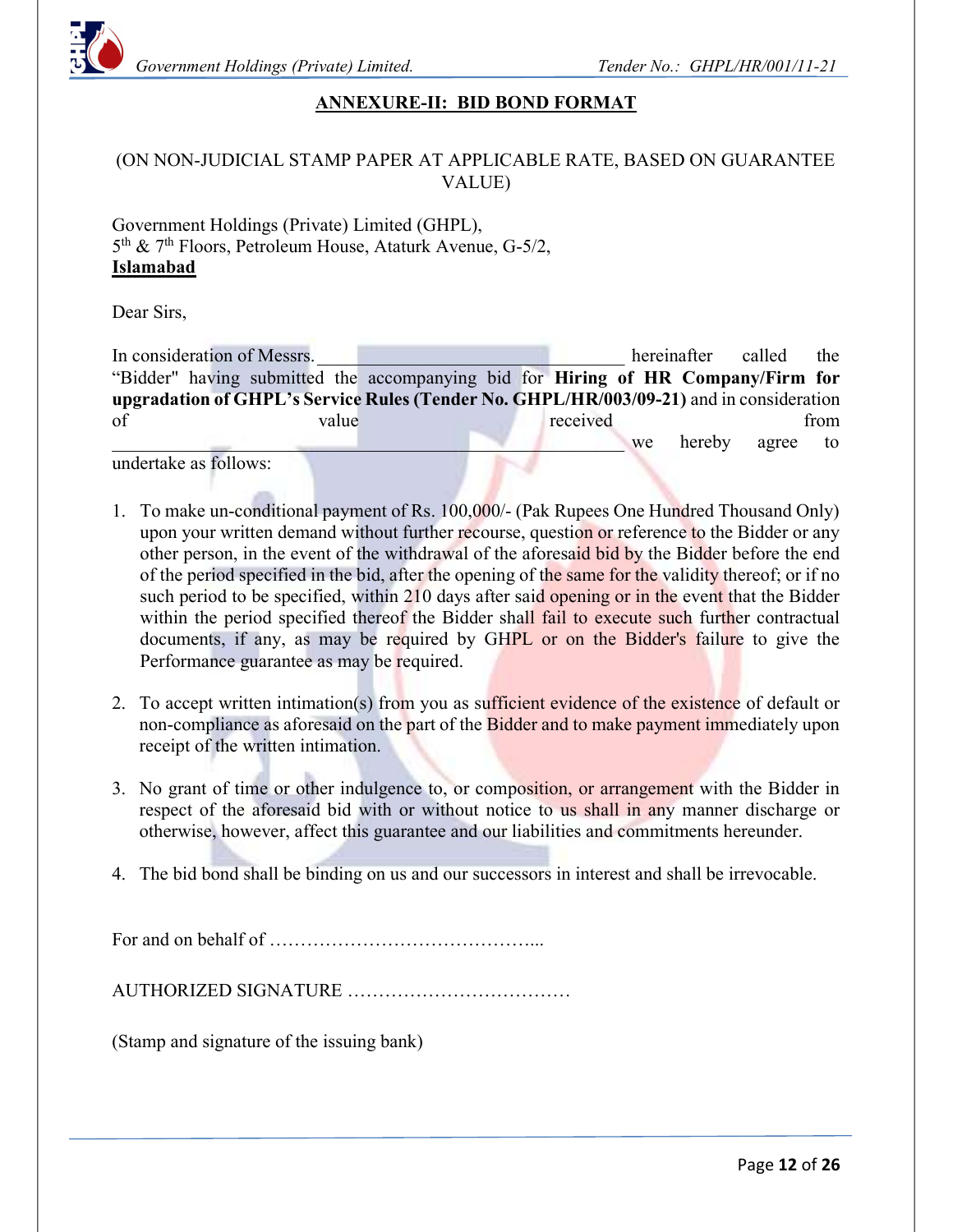

### ANNEXURE-III: TECHNICAL BID REQUIREMENTS

GHPL may visit the office(s) of the Bidders during the evaluation in order to verify the information provided in the Technical Bid.

Bidders shall use the following matrix as an index to their technical bid. The technical bids shall be evaluated/scored in accordance with the documents provided as detailed below:

| S/N              | <b>Attributes</b>                                                                                                                                                                                                                                       | Reference<br>Page in Bid |
|------------------|---------------------------------------------------------------------------------------------------------------------------------------------------------------------------------------------------------------------------------------------------------|--------------------------|
| 1.               | Complete Company/Firm profile including name, registered office address,<br>telephone, fax and e-mail address and web address (if any), complete<br>contact details of the contact person, details of branch offices.                                   |                          |
| 2.               | Proof of Certificate of Incorporation of Registration or equivalent e.g. SECP<br>registration certificate, registration from registrar of firms etc.                                                                                                    |                          |
| 3.               | NTN & GST registration certificates.                                                                                                                                                                                                                    |                          |
| $\overline{4}$ . | Last 3 years audited accounts or bank account statements.                                                                                                                                                                                               |                          |
| 5.               | Proof of international affiliations as required at Sr. 4 of Table-1: Technical<br>Evaluation Score Sheet of Annexure-VIII Corporate Framework                                                                                                           |                          |
| 6.               | Proof of size of the Company/Firm, number of employees at<br>officer/executive level. Details to be provided as required at Sr. 2 of Table-<br>1: Technical Evaluation Score Sheet of Annexure-VIII Evaluation Criteria.                                |                          |
| 7.               | Detail of availability of the data of the peer basket companies with evidence<br>of completion of the project as required at Sr. 4 of Table-I: Technical<br>Evaluation Score Sheet of Annexure-VIII Corporate Framework                                 |                          |
| 8.               | Proof of similar projects completed (with details of each assignments).<br>Details to be provided as required at Sr. 1 of Table-1: Technical Evaluation<br>Score Sheet of Annexure-VIII Evaluation Criteria.                                            |                          |
| 9.               | Profiles/CVs of team who will carry out this assignment, if awarded.<br>Detailed profile/CV of the team to be provided as required at Sr. 2 of Table-<br>1: Technical Evaluation Score Sheet of Annexure-VIII Evaluation Criteria.                      |                          |
| 10.              | Commentary/appraisal outlining understanding of the Scope<br>of<br>Work/Services and methodology to be undertaken. Details to be provided<br>as required at Sr. 3 of Table-1: Technical Evaluation Score Sheet of<br>Annexure-VIII Evaluation Criteria. |                          |
| 11.              | Bid Bond as per requirements of the BD.                                                                                                                                                                                                                 |                          |
| 12.              | Form of Bid as per the format given in Annex-VII.                                                                                                                                                                                                       |                          |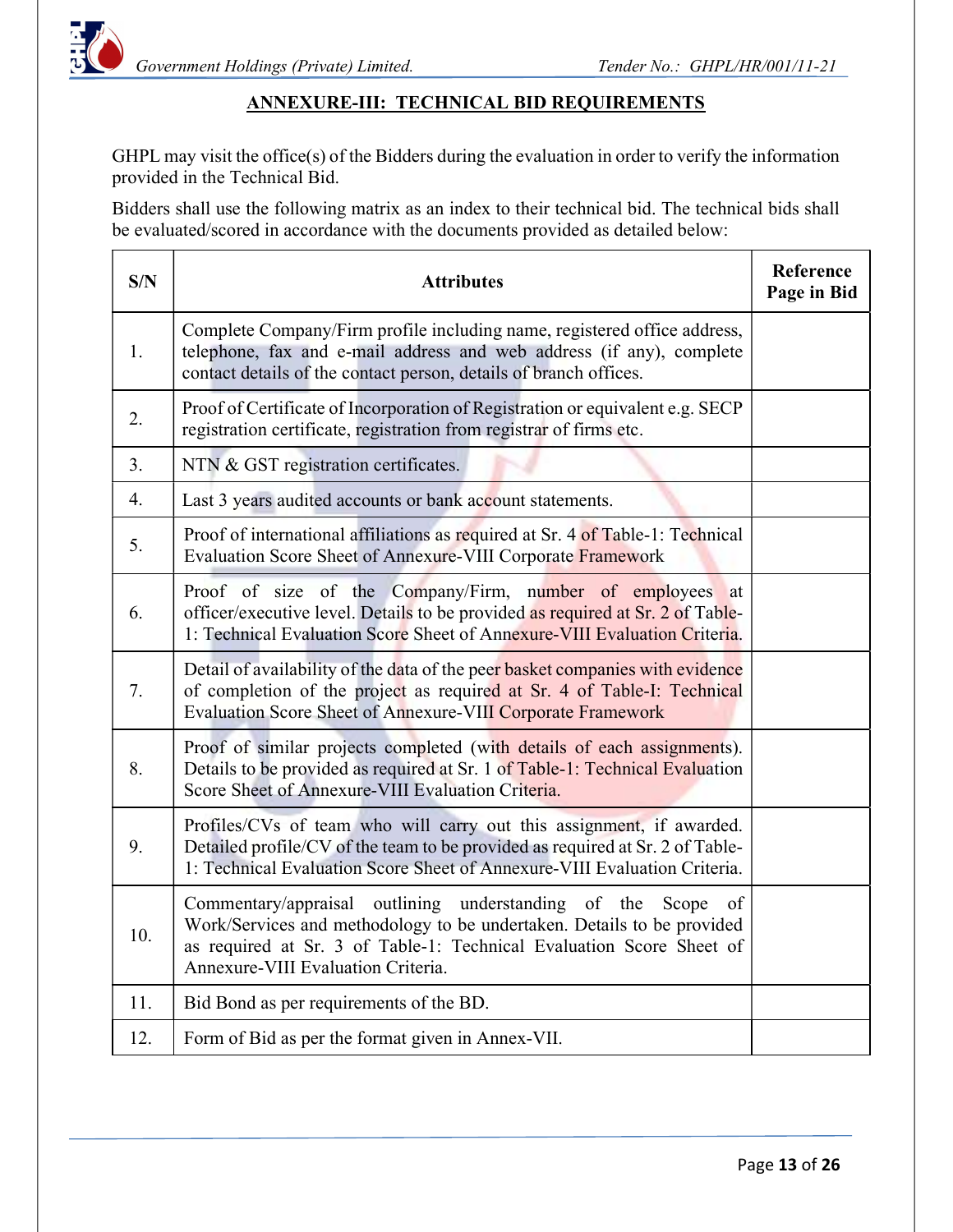

### Note:

All pages of the Technical Bid must be sequentially numbered, stamped and signed/initialed by the representative authorized at clause 6 of the Form of Bid.

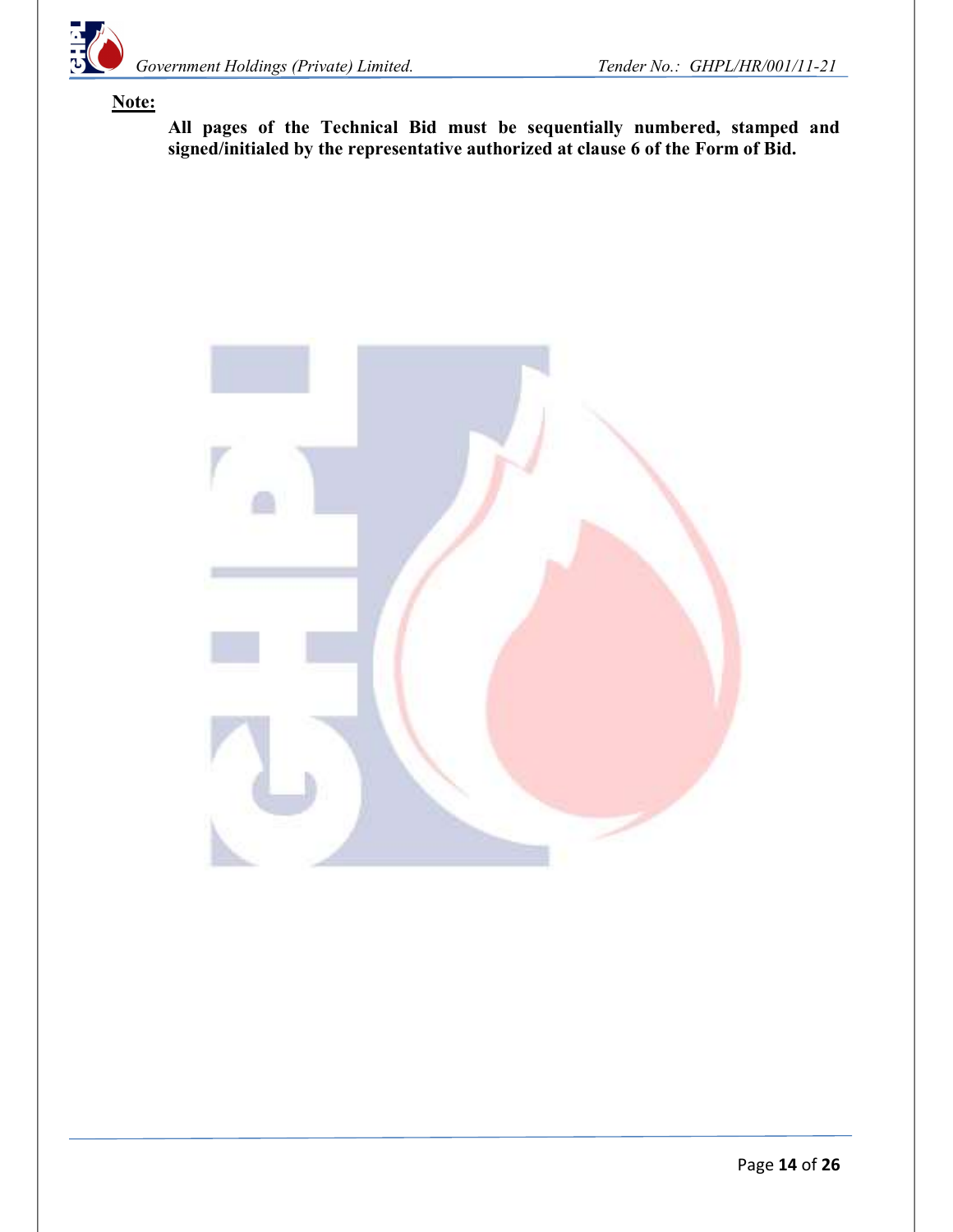

| S. No | <b>Description</b>                             | Quantity        | <b>Total fee</b><br><b>Exclusive</b><br>of Taxes<br>(PKR) | Applicable<br><b>Taxes</b><br>(PKR) | <b>Total fee</b><br>Inclusive of<br><b>Taxes (PKR)</b> |  |  |
|-------|------------------------------------------------|-----------------|-----------------------------------------------------------|-------------------------------------|--------------------------------------------------------|--|--|
| 1     | Assignment Fee (Lump)<br>sum)                  | 01<br>(package) |                                                           |                                     |                                                        |  |  |
|       | <b>Total fee inclusive of Taxes (PKR)</b>      |                 |                                                           |                                     |                                                        |  |  |
|       | <b>Out of Pocket Expenses</b>                  |                 |                                                           |                                     |                                                        |  |  |
|       | Total fee inclusive of taxes and out of pocket |                 |                                                           |                                     |                                                        |  |  |

## ANNEXURE-IV: PRICE SCHEDULE

Financial quote is a lump-sum fee in accordance with the scope of work. The Financial evaluation will be based on the total assignment fee and out-of-pocket expenses. All numbers/figures in financial quote should be clearly mentioned, otherwise, the quote shall be considered nonresponsive. Applicable taxes will be charged as per prevailing laws.

#### Note:

1. All pages of the Financial Bid must be sequentially numbered and stamped  $\&$ signed by the representative authorized at clause 6 of the Form of Bid.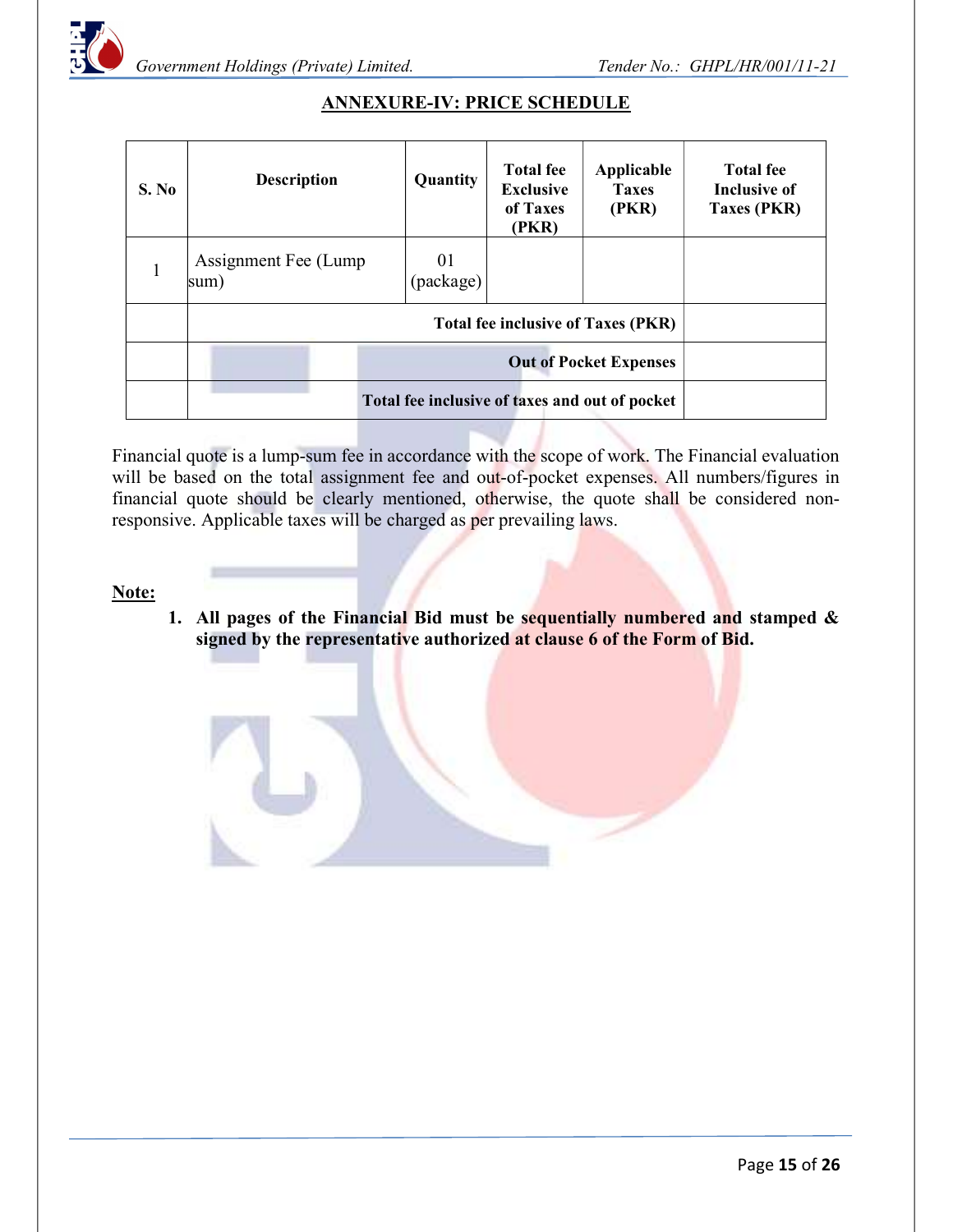

### ANNEXURE–V: PERFORMANCE GUARANTEE FORMAT

#### (ON NON-JUDICIAL STAMP PAPER AT APPLICABLE RATE, BASED ON GUARANTEE VALUE)

Government Holdings (Private) Limited (GHPL), 5<sup>th</sup> & 7<sup>th</sup> Floors, Petroleum House, Ataturk Avenue, G-5/2, Islamabad.

Subject: Surety Guarantee for Rs. 200,000/- (Pak Rupees Two Hundred Thousand Only) on behalf of [insert HR Company/Firm name] as performance guarantee for Hiring of HR Company/Firm for the upgradation of GHPL's Service Rules, (Tender No. GHPL/HR/003/09-21).

Dear Sirs,

In the sum of Rs. 200,000/- (Pak Rupees Two Hundred Thousand Only) To you in Islamabad In consideration of your having issued the award of contract for Hiring of HR Company/Firm for the Upgradation of GHPL's Service Rules, (Tender No: GHPL/HR/003/09-21) to M/s……………………………… called the HR Company/Firm and in consideration for value, received from HR Company/Firm, we [Insert name of the Bank] (a banking company incorporated under Companies Act, 2017 and having valid license from the State Bank of Pakistan) which expression shall mean and include its successors, administrators and legal representatives, whether jointly or severally, having its registered office at [Insert address] (hereinafter called the "Surety") do hereby irrevocably bind ourselves and unconditionally agree and undertake as under:

1. To make unconditional payments to you from time to time as called upon or make an unconditional payment of Rs. 200,000/- (Pak Rupees Two Hundred Thousand Only) at any time on your written demand(s) without further resource, question or reference to HR Company/Firm or any other person, in the event of default or non-performance and / or non-fulfillment by HR Company/Firm of his obligation's liabilities, responsibilities, covenants, assurances, warranties, indemnities, representations, and guarantees under and in pursuance of the said contract of which you shall be the sole judge.

2. To accept written intimation from you as conclusive and sufficient evidence of the existence of a default or breach as aforesaid on the part of Company and to make payment accordingly within 03 (three) days of receipt thereof.

3. The performance guarantee shall come into force on [Insert date] and shall remain in full force, operative, effective and binding upon us for up to 180 days or as may be extended by the HR Company/Firm from time to time. The Surety shall notify GHPL in the event that the HR Company/Firm does not apply for renewal of this performance guarantee ten days prior to the expiry date of this performance guarantee or as extended from time to time.

4. That on grant of time or other indulgence to amendment in the terms of the contract by contract with HR Company/Firm in respect of the performance of his obligations under and in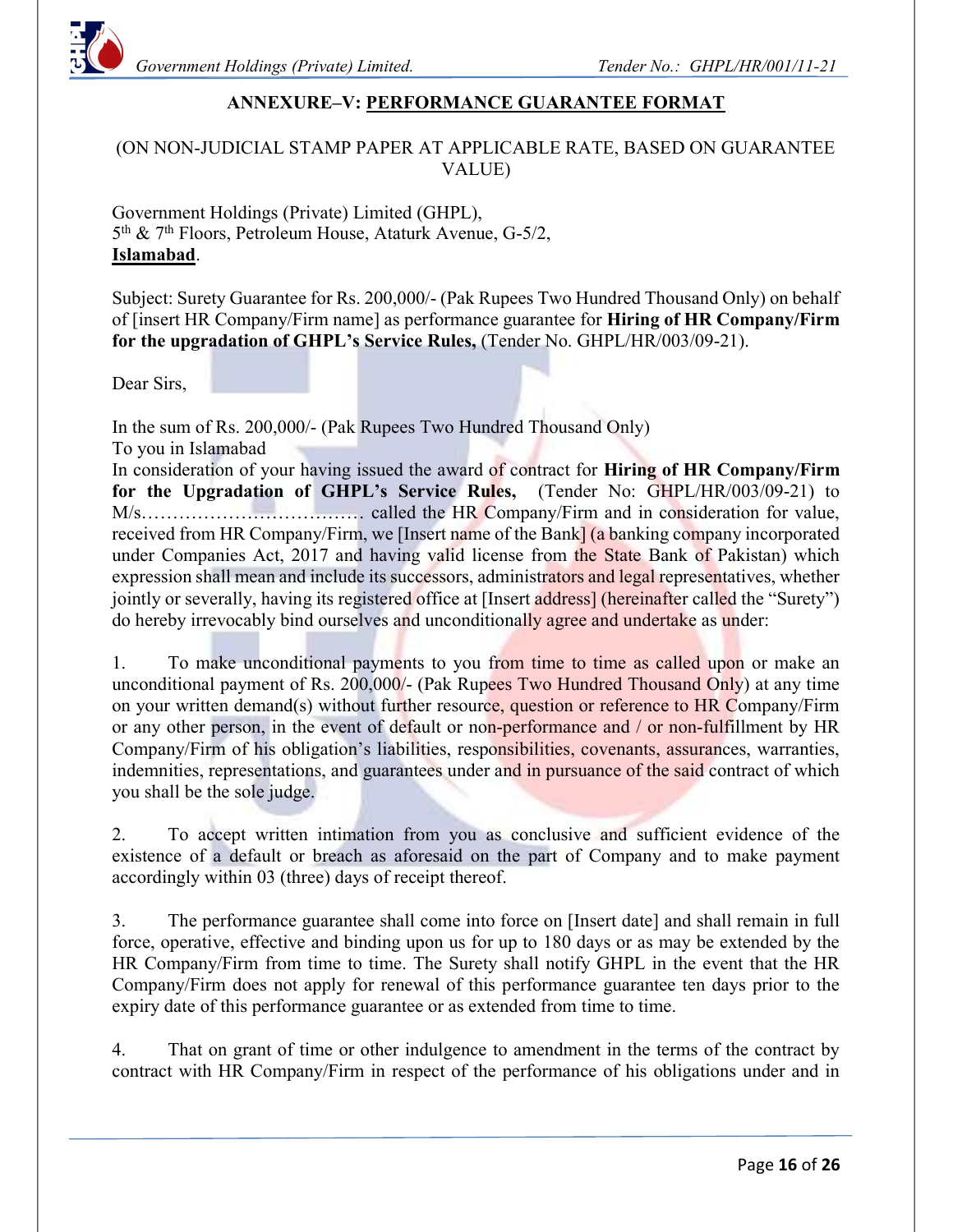pursuance of the said contract with or without notice to us, shall in any manner discharge or otherwise, however, affect this guarantee and our liabilities and commitments there under.

5. This performance guarantee shall be binding on us, our successors including successors in interest, administrators and legal representatives, and shall be irrecoverable.

6. This performance guarantee shall not be affected by any change in the constitution of the guarantor bank or the constitution of the HR Company/Firm.

7. No delay or failure to exercise any right or remedy under this performance guarantee by GHPL shall constitute a waiver of such right or remedy. No single or partial exercise of any right or remedy shall preclude any other or further exercise thereof or of any other right or remedy. No waiver by GHPL shall be valid unless made in writing and duly signed by concerned representatives of the GHPL.

8. No set-off counter claim, reduction, or diminution of any obligations that the Surety has or may have against GHPL shall be available to the Surety against GHPL in connection with any of the Surety's obligations to GHPL under this performance guarantee. The Surety shall make all payments under this performance guarantee in full, without set-off or counter claim and free and clear of any deductions or withholdings in immediately available, freely transferable, cleared funds for value on the due date to GHPL, provided that if the Surety is required to make any deduction or withholding from such payments under applicable law, the Surety shall pay to GHPL such additional amount necessary to ensure that GHPL receives an amount equal to the amount which it would have received had no such deduction or withholding been made.

9. The performance guarantee shall be binding upon and insure to the benefit of GHPL and the Surety and to their respective successors and assigns, provided that the Surety shall not assign or transfer all or any of its rights, benefits and obligations under this performance guarantee except with the prior written consent of GHPL.

10. No payment to GHPL under this performance guarantee pursuant to any judgment or order of any court or otherwise shall operate to discharge the Surety's obligations in respect of which it was made unless and until payment in full shall have been received by GHPL.

11. If one or more of the provisions of this performance guarantee is held or found to be invalid, illegal, or unenforceable for any reason whatsoever, in any respect, any such invalidity, illegality, or unenforceability of any provision shall not affect the validity of the remaining provisions of this performance guarantee.

12. Ten days before expiry of the performance guarantee, Surety shall notify the beneficiary in writing about the same.

For and on behalf of ……………………………………...

AUTHORIZED SIGNATURE ………………………………

(Stamp and signature of the issuing bank)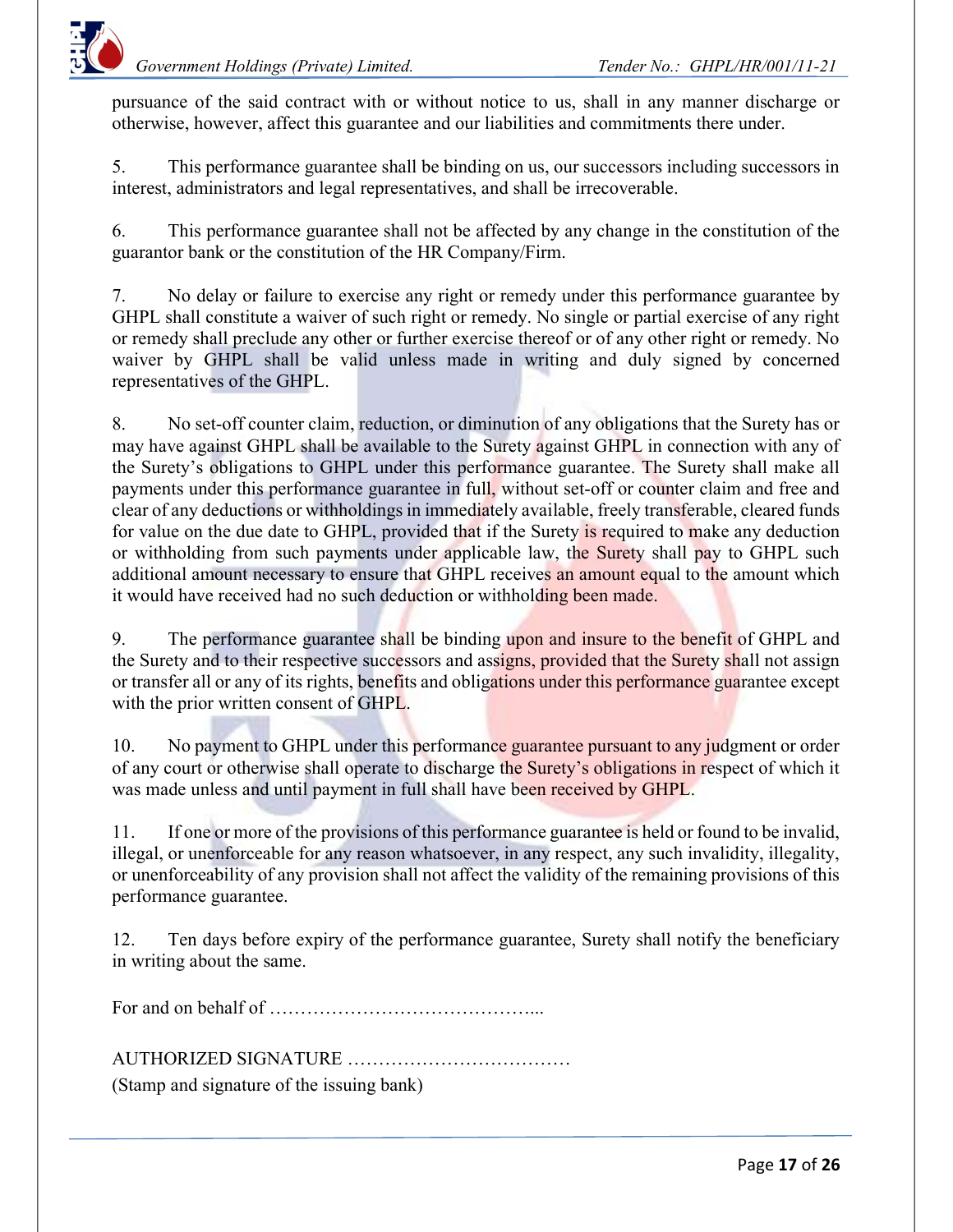

### ANNEXURE-VI: DRAFT CONTRACT

The Contract for Hiring of HR Company/Firm for the Upgradation of GHPL's Service Rules, (hereinafter referred to as "this Contract") is made on this day of  $\qquad \qquad$ , 2021

By and between

Government Holdings (Private) Limited (GHPL), a public sector company established under the Companies Ordinance, 1984, having its registered office at Floor  $(5<sup>th</sup> & 7)$ , Petroleum House, Ataturk Avenue, G-5/2, Islamabad (hereinafter referred as 'Client') which expression wherever the context so permits shall mean and include its successors-in-interest and permitted assigns of the one part;

and

M/s (hereinafter called HR Company/Firm) on the other part.

Both Client and the HR Company/Firm may be collectively referred to hereinafter as "the Parties" and either of them individually as "Party".

AND WHEREAS Client intends to engage the HR Company/Firm for the upgradation of GHPL's service rules and to perform the scope of work;

AND WHEREAS the HR Company/Firm warrants and represents that the HR Company/Firm has necessary knowledge and relevant experience and capability to provide the services in accordance with the terms of this Contract.

AND WHEREAS the HR Company/Firm has qualified through bidding process and has agreed to such engagement to perform and complete the required services in accordance with the terms and conditions hereinafter set forth.

NOW THEREFORE, in consideration of the mutual covenants and contracts the Parties hereto, agree to the following terms and conditions:

#### 1. Appointment

1.1 The HR Company/Firm undertakes and agrees that it shall provide the Services and carry out its obligations under this Contract in accordance with the scope of work with all due diligence, care, efficiency and economy and to the acceptable standards. The HR Company/Firm acknowledges and agrees that it shall, without incurring any additional cost to Client, be liable to re-perform and rework all or any part of the Services which are deficient in any manner. The HR Company/Firm shall always act, in respect of any matter relating to work/services, as faithful advisor to the Client and shall at all times support and safeguard Client's legitimate interests in any dealings.

1.2 The HR Company/Firm agrees and undertakes that it shall upon completion of Services submit the same and a report of the same for Client's approval.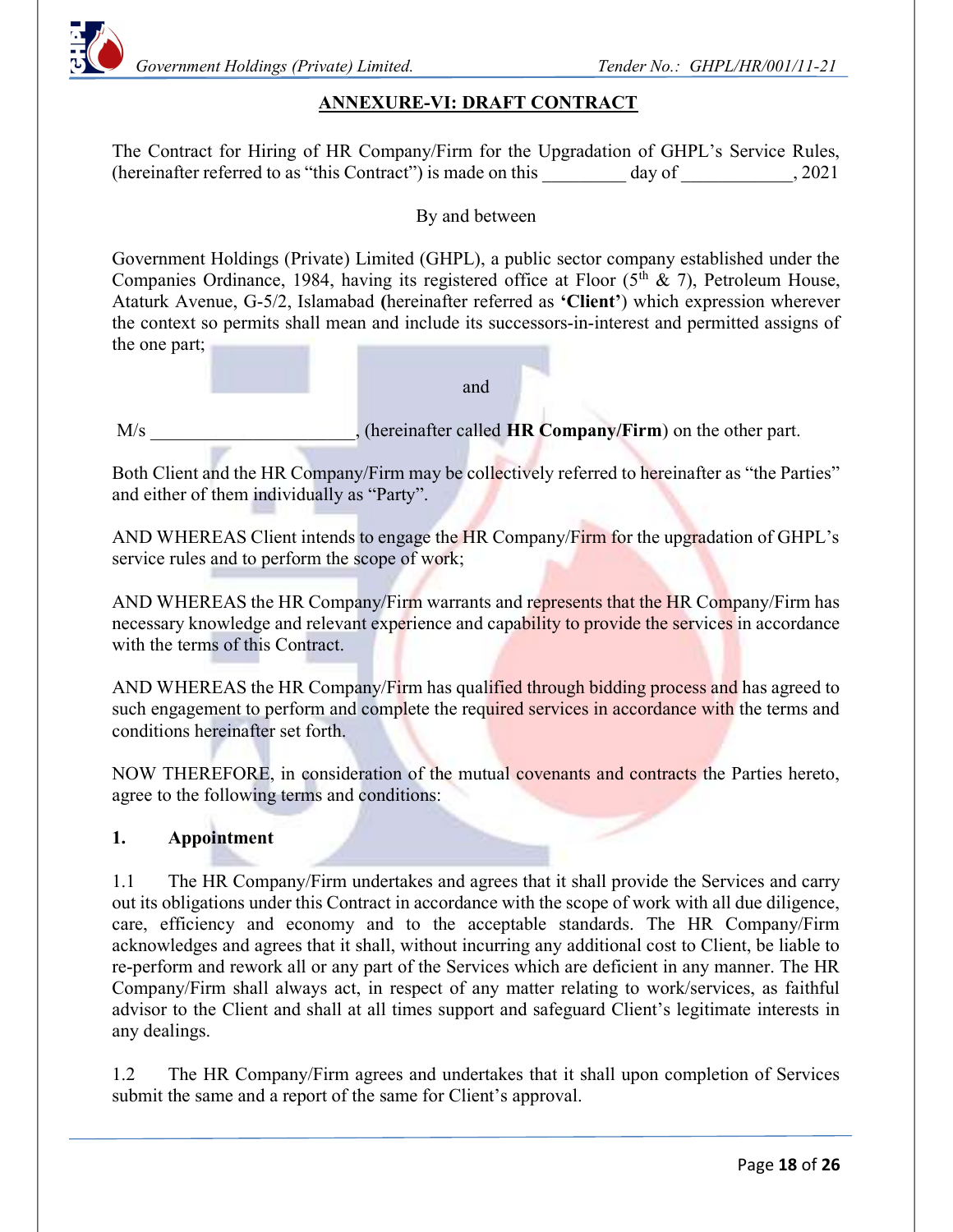1.3 This Contract shall become effective upon the signing by the Parties and will remain effective till all the obligations of the HR Company/Firm under this Contract will be satisfactorily performed.

### 2. Scope of Work

GHPL has appointed the HR Company/Firm for the upgradation of GHPL's Service Rules, as per the activities mentioned at Annexure-I "Scope of Work".

#### 3. Term & Termination

3.1 This Contract shall be valid for months within which the HR Company/Firm shall be required to complete the assigned work.

3.2 Notwithstanding the foregoing, Client may without assigning any reason and at its sole and absolute discretion terminate this Contract at any time by serving on the HR Company/Firm Seven (07) days' prior written notice.

3.3 Without prejudice to any other remedy for breach of Contract available to the Company, the Company may by written notice of default sent to the HR Company/Firm, terminate the Contract in whole or in part if the HR Company/Firm fails to correct the default within ten (10) days (or such other period as the Client may authorize in writing) of the receipt of the said notice of default. The HR Company/Firm shall be in default:

- i. If the HR Company/Firm fails to deliver any or all of the Services within the time period(s) specified in the Contract, or within the extension (if any) thereof granted by the Client; or
- ii. If the HR Company/Firm fails to perform any obligation(s) under the Contract; or

3.4 If the Contract is terminated as mentioned herein above then the performance guarantee as submitted by the HR Company/Firm will be confiscated and HR Company/Firm shall not be entitled for payment for any Services rendered under the Contract.

#### 4. Payments

4.1 Charges for the Services to be rendered for said assignment shall be PKR [ (Amount in words: Pak Rupees [\_\_\_\_\_\_\_\_\_\_\_\_\_\_\_\_\_\_\_\_\_\_] Only) which are fixed till completion of all contractual obligations and are inclusive of all kind of out of pocket expenses and taxes. No revision in price, on any pretext, is allowed or permitted.

4.2 All payments shall be made through crossed cheque in Pak Rupees (PKR) in favor of the HR Company/Firm.

4.3 No payment shall be made to the HR Company/Firm in advance as mobilization advance or on any other account.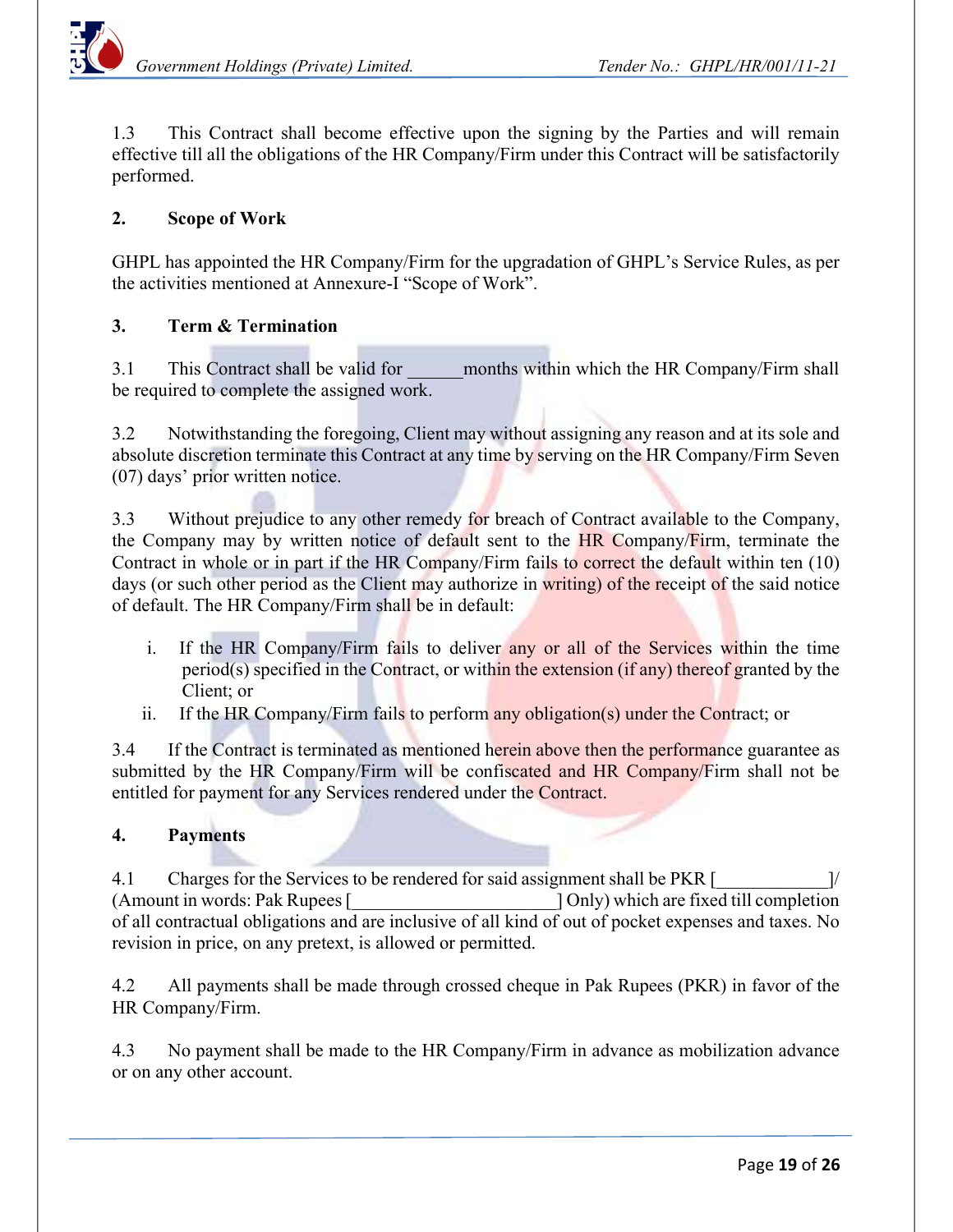Government Holdings (Private) Limited. Tender No.: GHPL/HR/001/11-21



4.4 Hundred percent (100%) payment to be made within one month of successful completion & acceptance of the assignment and provision of original error free invoices. Copy of services receipt note (SRN), duly signed & stamped by the HR Company/Firm, is required to be attached with the invoice for processing of payment. Invoice without SRN shall be considered incomplete and ineligible for payment processing.

4.5 The payment shall be made to the HR Company/Firm only when it is on the Active Taxpayers List (ATL) of FBR. If the HR Company/Firm is not in ATL at the time of processing of invoice, no payment shall be made until the HR Company/Firm appears in ATL of FBR.

4.6 Payment shall be made, through cross cheque in the Pakistani Rupees (PKR), within 30 days after submission of valid error free invoices duly verified and accepted by GHPL.

4.7 The relevant applicable tax laws shall be applied on invoices and payment. Taxes shall be deducted at source as per applicable laws at the time of payment.

## 5 General Standard of Performance by the HR Company/Firms

- a) The HR Company/Firms shall carry out the Services with due diligence and efficiently and shall exercise such skill and care in the performance of the HR Consultancy Services as are consistent with recognized professional standards.
- b) The HR Company/Firms shall act at all times so as to protect the interests of the Client, and will take all reasonable steps to keep all expenses to a minimum.

#### 6 Information

The HR Company/Firms shall furnish the Client such information relating to the Services as the Client may from time to time reasonably request.

#### 7 Confidentiality

7.1 The HR Company/Firm agrees to hold in confidence for a period commencing with the signing date and ending five (5) years following the Term of this Contract, any information supplied to it by the GHPL and designated in writing as confidential or which by its nature can reasonably be inferred to be confidential.

7.2 The HR Company/Firm further agrees to require its consultants and employees to enter into appropriate nondisclosure contracts relative to such confidential information as may be communicated to them by the HR Company/Firm and / or the GHPL.

7.3 The provisions of clause 6 shall not apply to information within any one of the following categories:

- a. information which was in the public domain prior to a Party's receipt thereof or which subsequently becomes part of the public domain by publication or otherwise except by the receiving Party's wrongful act;
- b. information which the receiving Party can show was in the receiving Party's possession prior to its receipt thereof through no breach of any confidentiality obligation;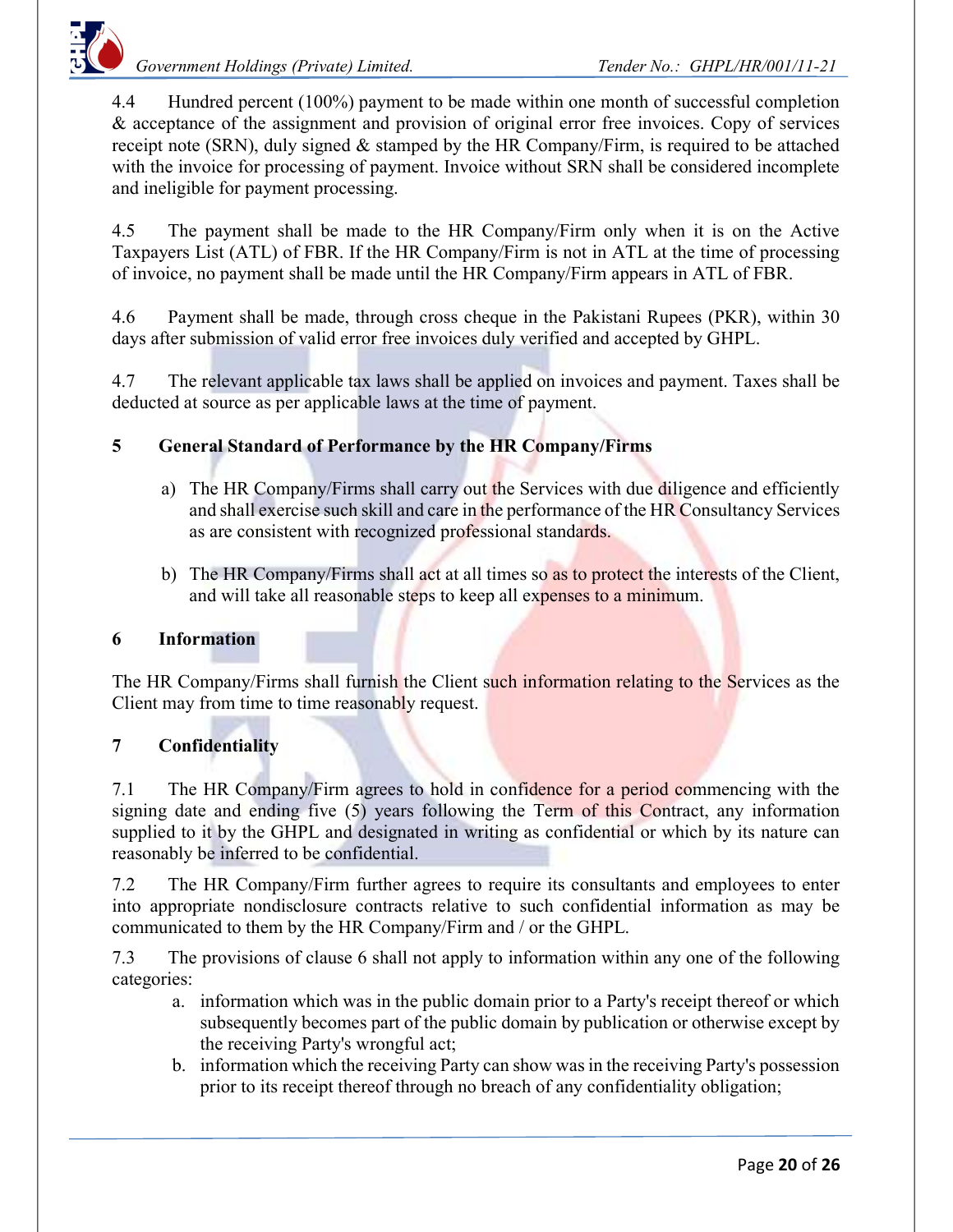

- c. information received by a Party from any other Person which did not have a confidentiality obligation with respect thereto; and
- d. other than as may be required by a Governmental Authority, and then only to the extent required, neither Party shall publish the terms and conditions of this Contract, unless the other Party provides its express prior written consent thereto.

### 8 Conflict of Interest

GHPL policy requires that the HR Company/Firm shall provide professional, objective, and impartial advice and at all times hold the interest of GHPL paramount, strictly avoid conflicts with other assignments or their own corporate interests and act without any consideration for future work. HR Company/Firm has an obligation to disclose any situation of actual or potential conflict that impacts its capacity to serve the best interest of GHPL. Failure to disclose said situations may lead to the termination of this Contract and forfeiture of Performance Security.

#### 9 Governing Laws and Dispute Resolution

The HR Company/Firm and Client hereby agree to respect and abide by all applicable laws and regulations of Pakistan. Any dispute relating to this agreement shall be settled through applicable laws of Pakistan and the venue of such arbitration or legal proceedings shall be Islamabad.

#### 10 Proprietary Rights of the Client in Reports and Records

All reports and relevant data including working papers and supporting records or materials compiled or prepared in the course of the Recruitment Services shall be confidential and shall be the property of the Client. The HR Company/Firms shall not use the same for purposes unrelated to this Contract without prior written approval of the Client.

#### 11 Language

All reports and recommendations and general correspondence from the HR Company/Firms to the Client shall be in the English language.

#### 12 Miscellaneous

 $\mathcal{L}$ 

#### 12.1 Authorized Representative

Any action required or permitted to be taken, and any document required or permitted to be executed, under this Contract, may be taken or executed on behalf of the HR Company/Firms by the Project Manager or his designated representative and on behalf of the Client by Mr.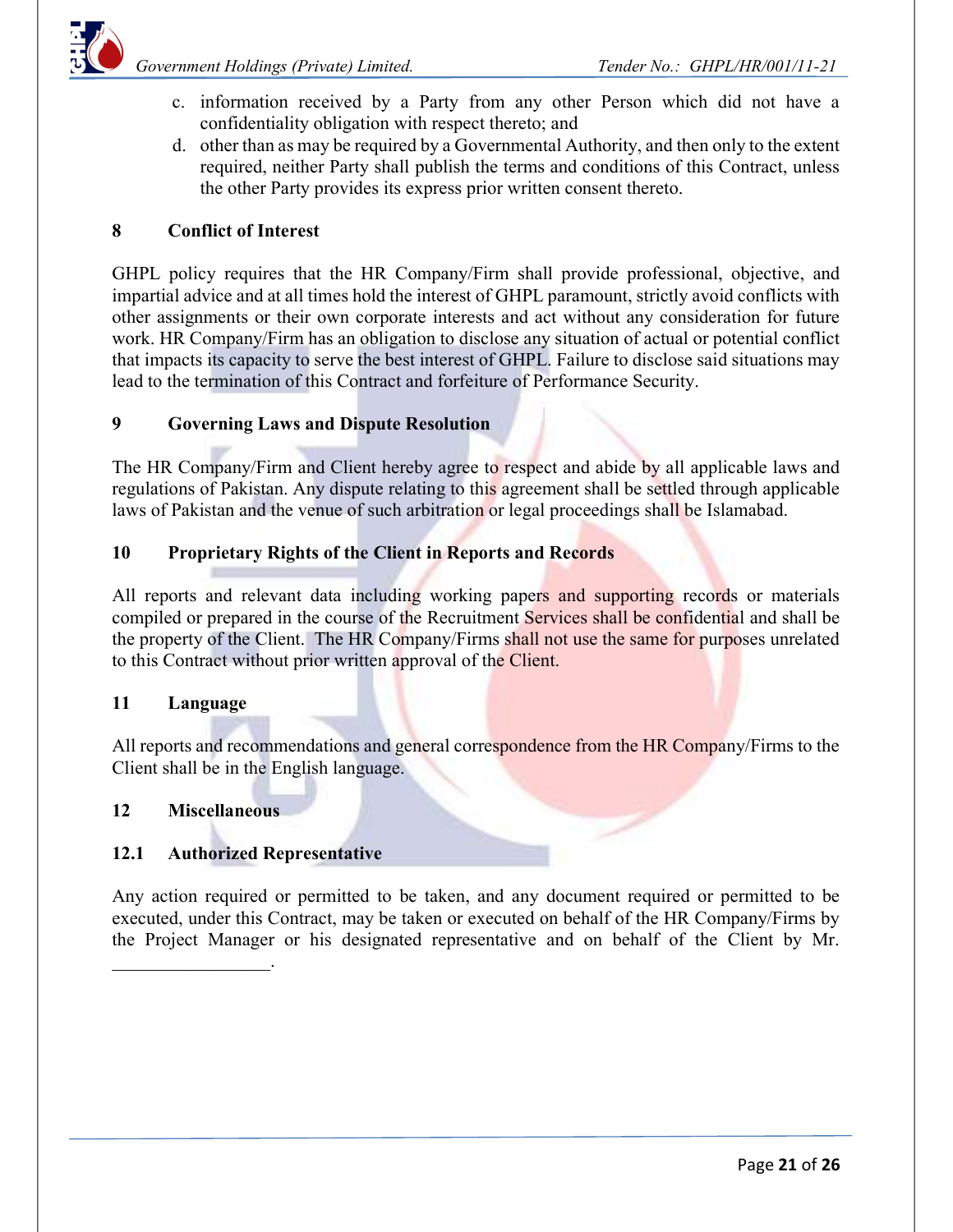

#### 12.2 Addresses of the Parties

For the Client:

Government Holding (Private) Limited, Floor 5th & 7th, Petroleum House Building, Sector G-5/2, Islamabad

### For the HR Company/Firm:

 $\mathcal{L}_\text{max}$  . The sequence of the sequence of the sequence of the sequence of the sequence of the sequence of the sequence of the sequence of the sequence of the sequence of the sequence of the sequence of the sequence  $\mathcal{L}_\text{max}$  and  $\mathcal{L}_\text{max}$  and  $\mathcal{L}_\text{max}$  and  $\mathcal{L}_\text{max}$  $\mathcal{L}_\text{max}$  and  $\mathcal{L}_\text{max}$  and  $\mathcal{L}_\text{max}$  are the set of the set of the set of the set of the set of the set of the set of the set of the set of the set of the set of the set of the set of the set of the set of th

> IN WITNESS WHEREOF, the parties hereto have caused this Contract to be signed in their respective names as of the day and year indicated in paragraph 1.

| For and on behalf of CLIENT<br>. | For and on behalf of HR Company/Firm |
|----------------------------------|--------------------------------------|
| (Signature)                      | (Signature)                          |
| (Name in block capitals)         | (Name in block capitals)             |
| (Position in Company)            | (Position in Company)                |
| Witness $1:$                     |                                      |
| Witness 2: $\frac{1}{2}$         | Witness 2: $\frac{1}{2}$             |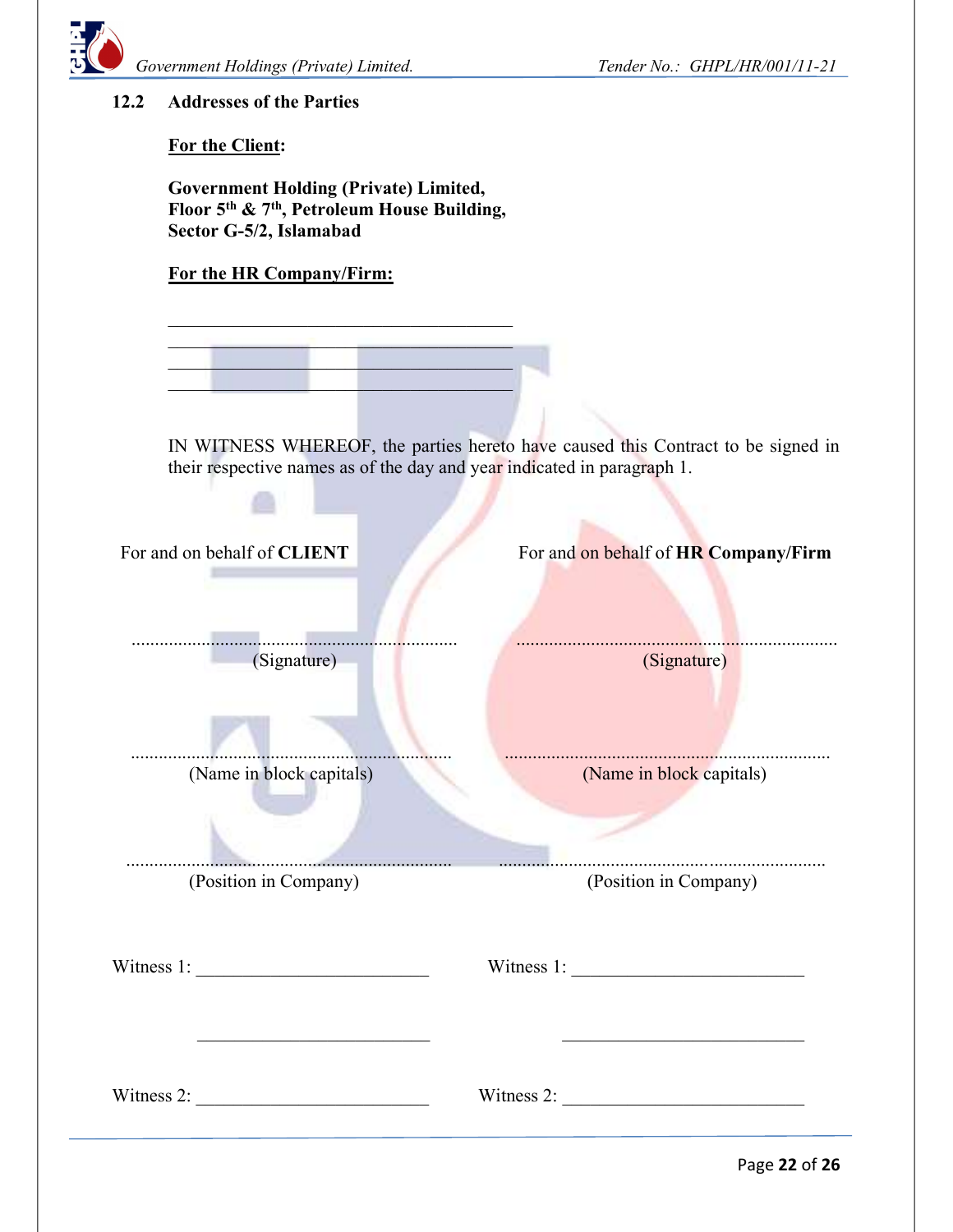

### ANNEXURE-VII: FORM OF BID

Government Holdings (Private) Limited (GHPL), Tender for Hiring of HR Company for the Upgradation of GHPL's Service Rules, Petroleum House,  $5<sup>th</sup>$  &  $7<sup>th</sup>$  Floors, Ataturk Avenue, G-5/2, Islamabad. Phone No. 051-9211236-37

Sir

Reference your Tender No. GHPL/HR/003/09-21 for hiring of HR Company/Firm for the upgradation of GHPL's service rules.

- 1. We, hereby submit our complete bid along with all the requirements as per the Bidding Documents (BD). We acknowledge that GHPL is not bound to accept any bid in this regard and reserve the right to accept any offer and to annul the bidding process and reject all bids without assigning any reason or having to owe any explanation whatsoever.
- 2. If our bid is accepted and we are declared successful bidder, we at our own expense will provide, within the timelines as provided in the BD or as communicated by GHPL, the performance security as per the requirements of the BD.
- 3. We agree to abide by this BD for a period of one hundred and eighty (180) days from the technical bid opening date or any extension thereto granted and it shall remain binding upon us and can be accepted at any time before the expiration of this period.
- 4. We hereby undertake and confirm that M/s [name of Company/Firm] and its employee(s) have never been blacklisted by any government, semi-government, autonomous or state-owned organization of Pakistan and their cases regarding black listing are not under trial by any Court of Law.
- 5. We submit herewith our bid as one (01) original and two (2) hard copies, including the requisite bid bond, along with one soft copy on USB drive in PDF as well as native MS Word/Excel formats, of technical and financial bids enclosed in respective envelops.
- 6. We do hereby appoint and authorize Mr./Ms. (full name and official address) who is presently employed with us and holding the position of  $[(\text{designation})]$  in [name of the Company/Firm] to do in our name and on our behalf, all such acts, deeds and things necessary in connection with or incidental to our subject bid including signing and submission of all documents and providing information/responses to GHPL in all matters including but not limited to clarifications etc., in connection with our bid till the award of the contract. We hereby agree to ratify all acts, deeds and things lawfully done by our said authorized representative pursuant to this authorization and that all acts, deeds and things done by our aforesaid authorized representative shall and shall always be deemed to have done by us.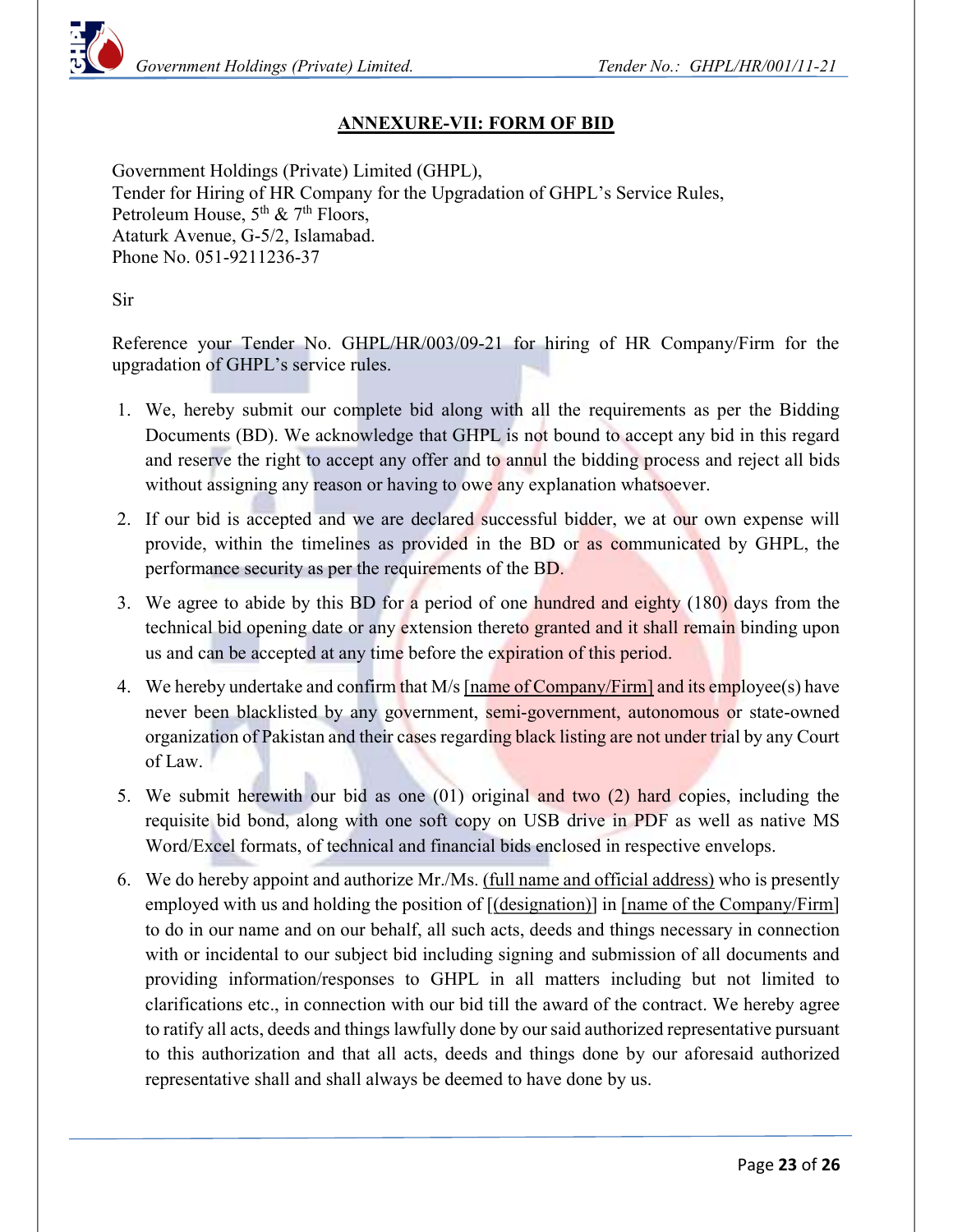

- 7. The decision of GHPL shall be final and GHPL will not be liable for any loss or damage to any party acting in reliance thereon.
- 8. We have gone through the terms/conditions of this BD and have found the document in whole as non-biased to any particular company/contractor/vendor or product/ brand. We hereby undertake and firmly bound ourselves to abide by/ comply with all sections / conditions of this BD. We do not have any objection/comment on any clause/section/article and fully understand the documents as compliant with PPRA Rules.
- 9. We undertake that all the information submitted by us is correct and true to the best of our knowledge and belief and nothing has been concealed and misstated by us in the bid. In case any information is found wrong, misleading or misstated in this bid, the same may lead to rejection of our bid and our disqualification.
- 10. We declare that our bid is our only and final offer and no unsolicited offer of any description shall be made for consideration of the GHPL.
- 11. We acknowledge that GHPL reserves the right to blacklist any Bidder who breaches any terms and conditions of this BD.

We remain,

Yours' sincerely

[Bidder's Official Stamp]

| <b>Authorized Signature:</b>  |
|-------------------------------|
| Name and Title of Signatory:  |
| Name & Address of Firm:       |
| Cell No. of Signatory:        |
| e-mail address of Signatory:  |
| Mailing address of Signatory: |
|                               |

Acceptance by representative authorised at Clause 6 above:

| Signatures of Authorised Representative: |  |  |
|------------------------------------------|--|--|
| Name and Title:                          |  |  |
| Name & Address of Firm:                  |  |  |
| Cell No.:                                |  |  |
| e-mail address:                          |  |  |
| Mailing address:                         |  |  |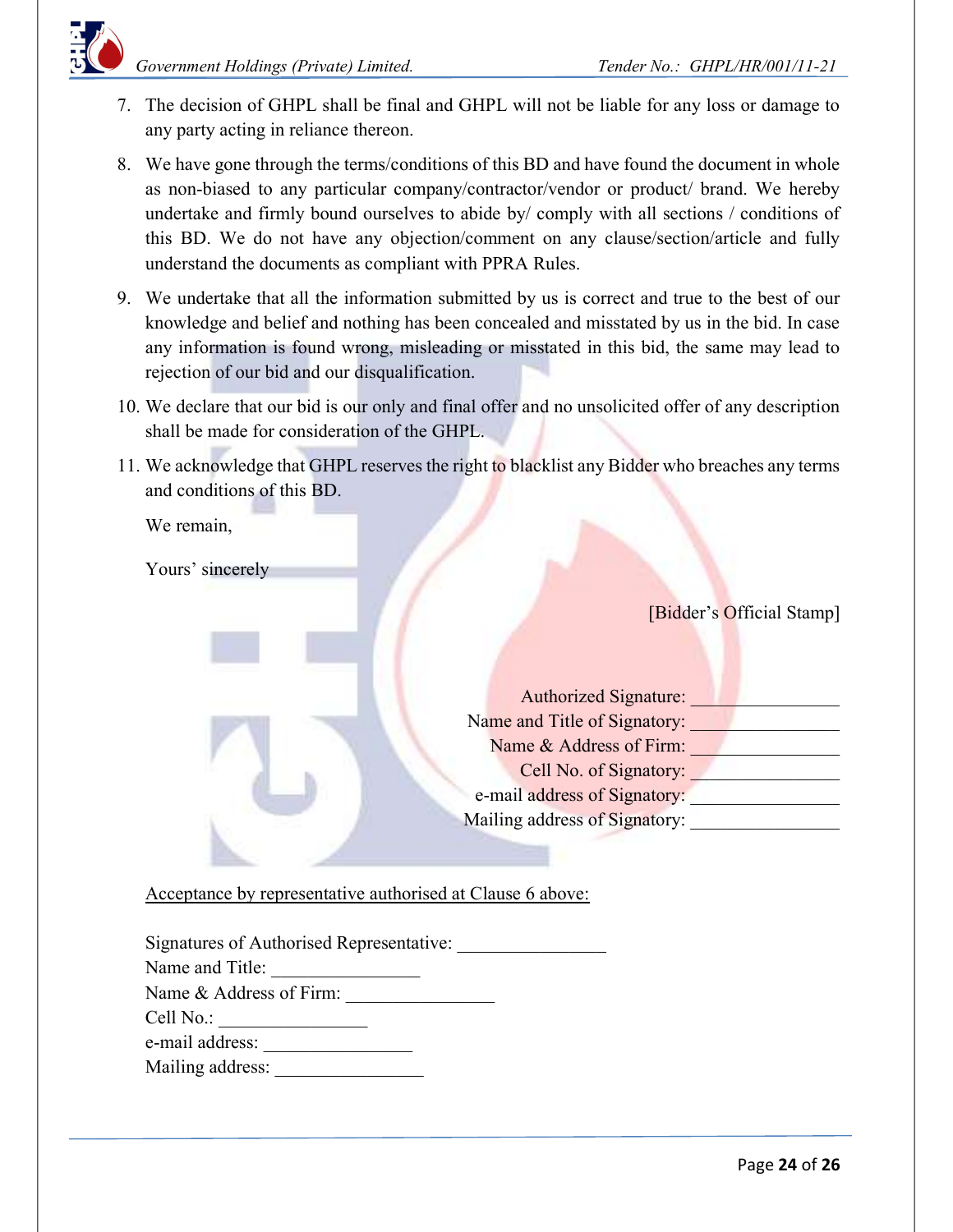

## ANNEXURE-VIII: EVALUATION CRITERIA

The evaluation committee shall evaluate the bids on the basis of responsiveness to the scope of work and evaluation criteria provided herein.

### 1. Technical Evaluation Criteria:

The following criteria shall be used for evaluating technical competencies of the bidders. Detailed scoring sheet is appended below in Table-1. Bidders are required to secure at least 65 Technical Score on overall basis for technical qualification.

| S.<br>No.      | <b>Description</b>                                                                                 | <b>Total</b><br><b>Score</b> | <b>Allocated</b><br><b>Score</b> | <b>Obtained</b><br><b>Score</b> | <b>Remarks</b>                                                                                                                                                                                                                                                                                                                                                                                                              |
|----------------|----------------------------------------------------------------------------------------------------|------------------------------|----------------------------------|---------------------------------|-----------------------------------------------------------------------------------------------------------------------------------------------------------------------------------------------------------------------------------------------------------------------------------------------------------------------------------------------------------------------------------------------------------------------------|
| $\mathbf{1}$   | <b>Relevant Experience / Corporate</b><br>credentials and clientele for HR<br>consultancy          | 25                           |                                  |                                 |                                                                                                                                                                                                                                                                                                                                                                                                                             |
| a              | Similar projects for Public Sector<br>E&P companies (5 number for each<br>project)                 |                              | 15                               |                                 | Please provide detailed<br>information on consultancy<br>assignments most relevant to                                                                                                                                                                                                                                                                                                                                       |
| b              | Similar projects for Other E&P<br>companies (5 number for each<br>project)                         |                              | 10                               |                                 | this project in last 5 years.<br>Specify the scope & size of<br>the project (total budget,<br>geography, clientele<br>headcount, quantum of<br>activity) along with proof of<br>completion of the projects                                                                                                                                                                                                                  |
| $\overline{2}$ | <b>Team Structure</b>                                                                              | 20                           |                                  |                                 |                                                                                                                                                                                                                                                                                                                                                                                                                             |
| a              | Team Leader having minimum 15<br>years of relevant experience<br>HR experience/expert with minimum |                              | 10                               |                                 | The team should comprise a<br><b>Team Leader with Technical</b><br>Experts. Please enclose/attach<br>their CVs.<br>The team must consist of<br>experts who possess at least<br>10-15 years of leadership<br>experience in the HR field in<br>public private sector. The firm<br>must have demonstrated<br>experience of leading the<br>strategic HR Function of a<br>large private sector or<br>multinational organization. |
| b              | 10 years of relevant experience (2<br>marks for each member)                                       |                              | 10                               |                                 |                                                                                                                                                                                                                                                                                                                                                                                                                             |
| $\mathbf{3}$   | <b>Approach and Methodology</b>                                                                    | 30                           |                                  |                                 |                                                                                                                                                                                                                                                                                                                                                                                                                             |
| a              | Methodology                                                                                        |                              | 10                               |                                 | Understanding of Company's<br>business process and                                                                                                                                                                                                                                                                                                                                                                          |